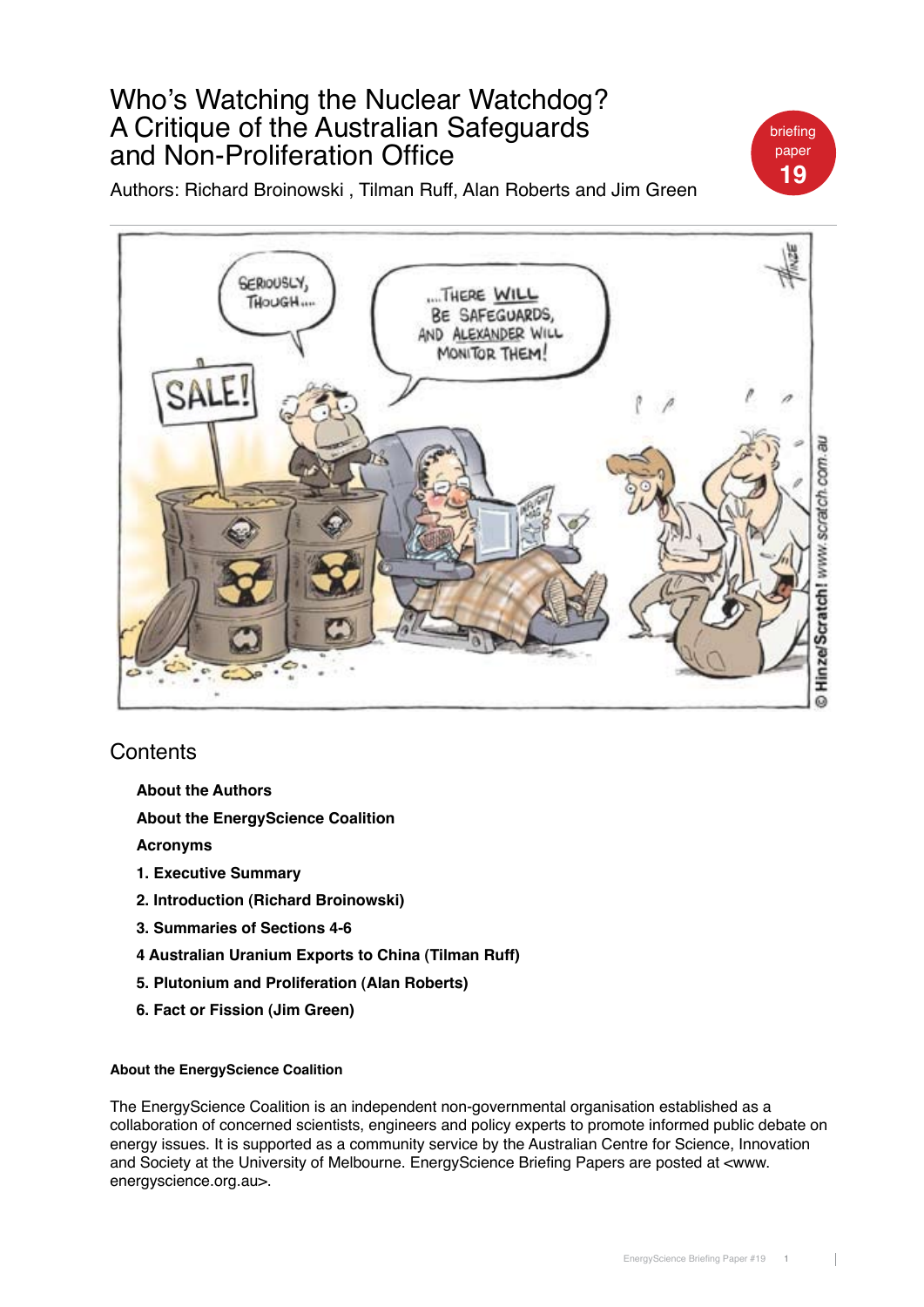### **About the Authors**

Contact contributors to this Briefing Paper via Jim Green <jim.green@foe.org.au>, 0417 318 368.

**Professor Richard Broinowski** is an Adjunct Professor at the University of Sydney and a former Australian Ambassador to Vietnam, Republic of Korea, Mexico, the Central American Republics and Cuba. He is the author of Fact or Fission: the Truth about Australia's Nuclear Ambitions (Melbourne: Scribe, 2003).

**Assoc. Prof. Tilman Ruff** is an infectious diseases and public health physician; Australian management committee chair, International Campaign to Abolish Nuclear Weapons, supported by Poola Foundation (Tom Kantor Fund); immediate past president of the Medical Association for Prevention of War (Australia); Associate Professor, Nossal Institute for Global Health, University of Melbourne; medical advisor, International Department, Australian Red Cross; technical advisor on immunisation (Pacific), UNICEF and AusAID; and member, Board of Directors, International Physicians for the Prevention of Nuclear War (IPPNW).

**Dr Alan Roberts** holds a Ph.D. in physics (University of Sydney) and has lectured in physics at Sydney and Monash universities. He formerly served on the advisory Nuclear Safety committee of the Australian Radiation Protection and Nuclear Safety Agency. His research work is on problems of theoretical ecology.

**Dr Jim Green** is the national nuclear campaigner with Friends of the Earth and national coordinator of the Beyond Nuclear Initiative. He has an honours degree in public health and a PhD in science and technology studies for his doctoral thesis on the Lucas Heights research reactor debates. He is the author of the September 2005 report, 'Nuclear Power: No Solution to Climate Change', available at <www.foe. org.au/campaigns/anti-nuclear>.

## **Acronyms**

ANSTO – Australian Nuclear Science and Technology Organisation AONM – Australian-obligated nuclear materials – e.g. Australian-origin uranium and its by-products such as depleted uranium and plutonium ASNO – Australian Safeguards and Non-Proliferation Office CTBT – Comprehensive Test Ban Treaty DFAT – Department of Foreign Affairs and Trade DOE – (US) Department of Energy DPRK – Democratic People's Republic of Korea a.k.a. North Korea FMCT – Fissile Material Cut-off Treaty HEU – Highly-enriched uranium IAEA – International Atomic Energy Agency LEU – Low-enriched uranium LWR – Light water reactor MUF – Material Unaccounted For NPT – Nuclear Non-Proliferation Treaty WMD – Weapons of Mass Destruction

## **1. Executive Summary**

This EnergyScience Briefing Paper raises serious concerns regarding the competence and professionalism of the Australian Safeguards and Non-Proliferation Office (ASNO). ASNO's mission, to prevent nuclear proliferation dangers associated with Australia's uranium exports, is a task vital to the long-term security of Australians and all people. This paper details a large number of statements made by ASNO which are false or misleading. The evidence compiled raises critical questions of good governance, and leads inescapably to the conclusion that the safeguards on Australian uranium which ASNO is responsible for implementing are deeply flawed both in their design and in their execution.

This situation requires redress.

The authors of this paper believe there is a compelling case for major reform of ASNO as a matter of urgency. An alternative course of action would be for the Australian government to establish an independent public inquiry. Such an inquiry should have a broad mandate to review all aspects of ASNO's structure and function, should be adequately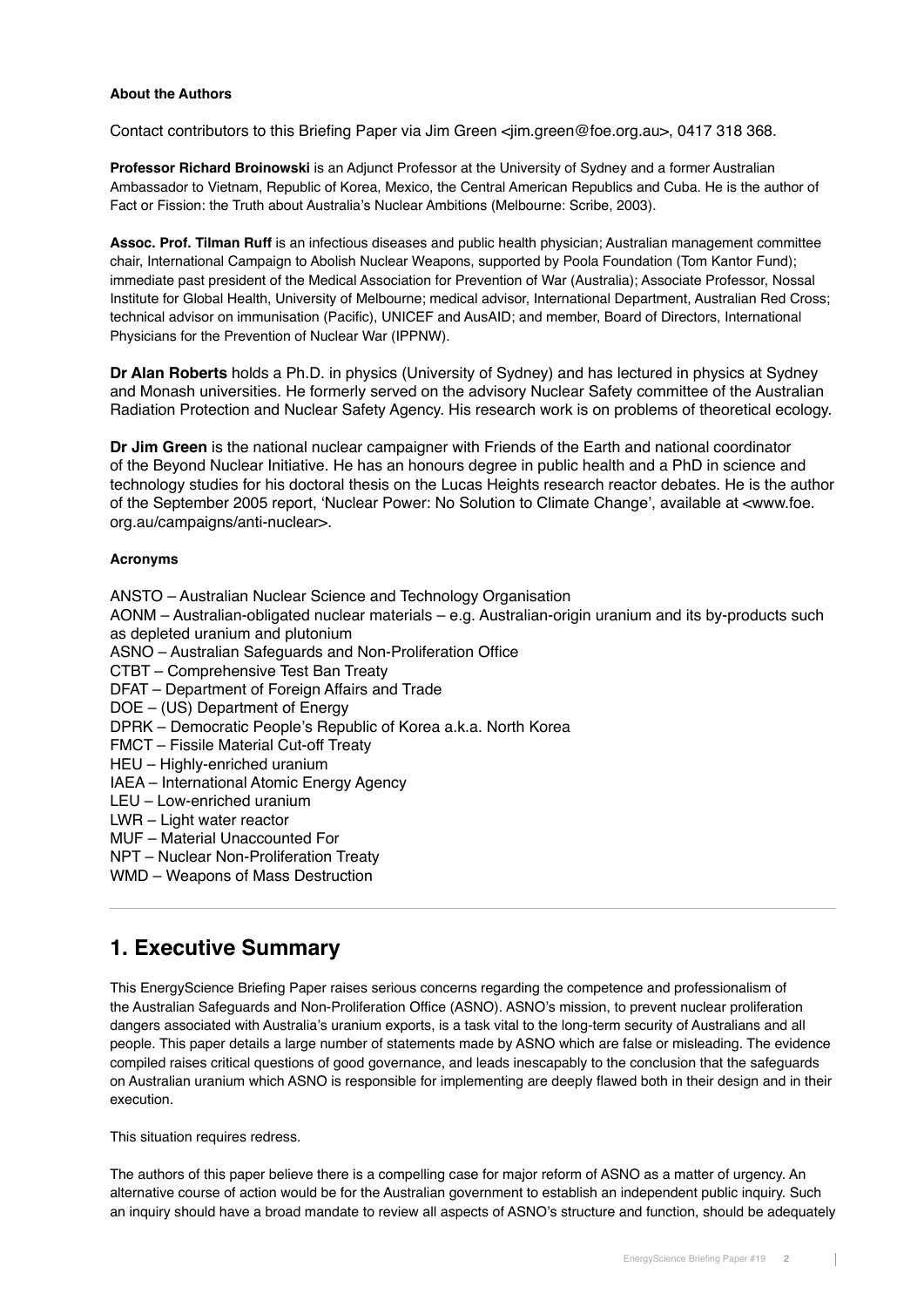resourced, and should have powers similar to those of a Royal Commission to access witnesses, documents and other evidence.

Such an inquiry should be carried out independently of ASNO. It should also be carried out independently of the Department of Foreign Affairs and Trade (DFAT), given that the current relationship between ASNO and DFAT is arguably one of the areas in need of review. DFAT has declined a request to review a paper detailing numerous inaccurate statements made by ASNO (letter to NGOs, 28 May 2007, available on request).

Such an inquiry should address the competence and performance of ASNO; its scientific and technical expertise; whether its current management, organisation, structure and relationships best serve its mandate; any conflicts of interest; the implications of ASNO's structural connection to DFAT (whether it has sufficient independence or operates as a 'captured bureaucracy'); and options for reform including consideration of organisational models in other countries.

ASNO's previous responses to criticism have included angry and dismissive attacks on its critics, assertions that an entire document can be dismissed on the basis of questionable challenges to just one or two points (see for example ASNO, 'Reactor Grade Plutonium', <www.asno.dfat.gov.au/infosheets/rgp\_dec06.pdf>), and a conspicuous failure to address the substance of a large majority of the criticisms. We sincerely hope that the multiple serious concerns raised in this paper will prompt serious consideration by government and parliamentarians, and responses which are substantive and constructive.

The authors of this paper intend to continue to monitor ASNO's activities and its statements. The matters raised here go to the heart of Australia's obligations as a major uranium exporting nation. We hope that it will not be long before the Australian government addresses the unacceptable and untenable situation which currently prevails regarding a matter of such critical importance to the security of Australians and the world as preventing further nuclear proliferation.

Richard Broinowski Tilman Ruff Alan Roberts Jim Green August, 2007.

# **2. Introduction**

Richard Broinowski

In his latest book, the Australian academic, Gavan McCormack (2007), makes some stark observations about Japan's nuclear capabilities. At the industrial complex at Rokkasho in Aomori prefecture lies a vast nuclear industry including enrichment and reprocessing works, and some of Japan's 45 tonnes of separated plutonium – about onesixth of the global civilian stock. By 2020, the Japanese stock will reach 145 tonnes, more than in the entire US nuclear arsenal. Japanese bureaucrats and scientists continue to chase the dangerous and illusory goal of turning much of this into mixed oxide fuel (MOX) for perpetual use in breeders and adapted conventional nuclear reactors, turning Japan into a 'nuclear state' (genshiryoku rikkoku) dependent on no outside source for its electricity.

But there is another motive for the plutonium accumulation: nuclear weapons. In 1957, Prime Minister Kishi said he favoured Japan acquiring them. So did Prime Minister Ikeda in 1961, Prime Minister Eisaku Sato in 1964, Prime Minister Ohira in 1984, and Prime Minister Nakasone in 1984. In the 1990s, and with North Korea clearly in mind, chief of the Defence Agency, Norota Hosei, said that in certain circumstances Japan had the right to a pre-emptive attack. In 2002, Abe Shinzo, deputy chief cabinet secretary, said the constitution would not block Japan's possession of nuclear weapons 'provided they were small' (Tsukasa, 2006). In 2005 and 2007, Prime Ministers Koizumi and Abe echoed the same line.

Much of this plutonium, which could be turned into nuclear weapons in a very short time, originates from Australian uranium. Having conceded to Japan almost since Australian bilateral safeguards were negotiated with that country the right to enrich and reprocess our uranium without case-by-case permission, successive Australian governments have contributed to fuelling a potentially enormous Japanese nuclear weapons industry. And if Japan went down that path, no doubt the Republic of Korea, and probably Taiwan – also customers for Australian uranium – would throw off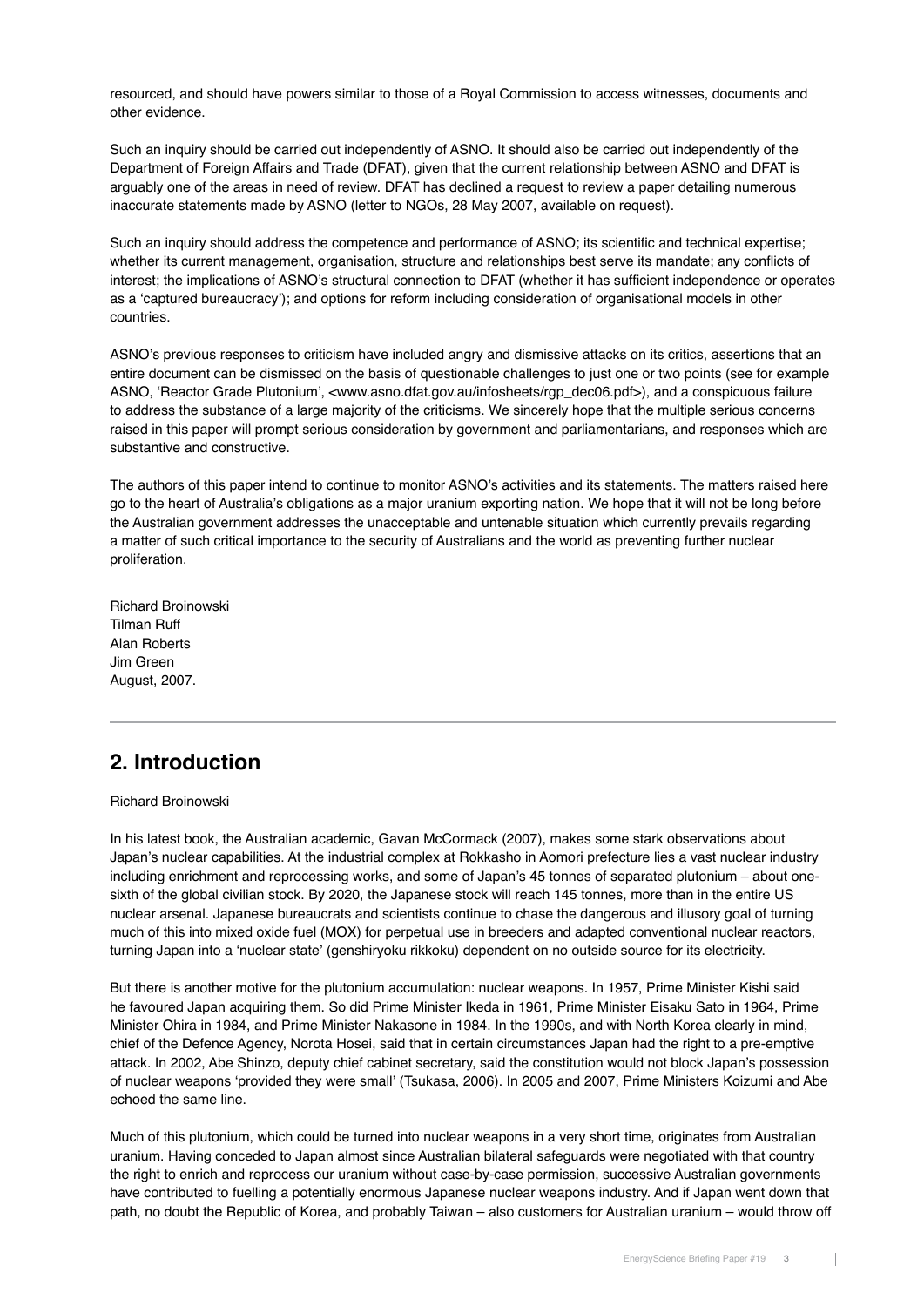their inhibitions and go nuclear also.

It is against such a background of dangers and possibilities that the assurances of Mr John Carlson and his Safeguards and Non-Proliferation Office that Australian uranium is safe from diversion into nuclear weapons must be seen. This paper pulls together some of his more fanciful claims. These include that we only select client states with impeccable credentials, that nuclear power as such is not a proliferation problem – only the spread of enrichment and reprocessing technologies, and the old chestnut about the use of reactor-grade plutonium in nuclear explosions.

Unfortunately, the Australian Safeguards and Non-Proliferation Office, like so much of the federal bureaucracy under Mr Howard, is simply giving an unrealistic sugar-coating of false assurance to an increasingly sceptical Australian public. The fact is that Australian uranium is increasingly contributing to a likely nuclear-armed Asian region. We cannot accurately trace its path through the intricacies of an increasingly complex and dangerous international nuclear fuel chain. Nor indeed can we track its equivalence in fissionable nuclear material. Australian nuclear material has gone missing, and has no doubt ended up in nuclear weapons programs, or at least allowed the substitution of other atoms to do so.

Meanwhile, the Howard government is becoming increasingly irresponsible about the client states to which it is prepared to sell Australian uranium, including most recently India and Russia. Recent customers include China (with shipments expected to begin in 2009) and Taiwan. One is a member of the NPT, the other is not. The bilateral safeguards agreement with China provides absolutely no assurance that Australian uranium won't be diverted into its weapons program, or allow uranium otherwise set aside for power reactors so to be used. Chinese authorities, not known for their transparency, won't commit themselves to cease the production of fissile material, or to ratify the Comprehensive Test Ban Treaty. And with only three nuclear plants out of dozens subject to regular IAEA safeguards inspections in recent years, they can divert our uranium with impunity. As for Taiwan, technically a province of China, and without the legal capacity to sign the NPT, Australian uranium sales, even through the US, are reckless and, as the Hawke government determined in October 1986, illegal (see Broinowski, 2003, pp 181-2).

India, also a non-member of the NPT, looks like becoming yet another customer for Australian uranium. If anything, its nuclear secrecy and unwillingness to abide by basic non proliferation principles, are worse than those of China. Its officials claim that they will make available to international inspection all its nuclear facilities engaged in peaceful nuclear activities. But given the complexity of its nuclear machinery, and that most if not all its reactors have been engaged in some or other aspect of nuclear weaponry, this assurance simply cannot be believed or relied upon.

In the expansion of Australian uranium sales to these countries, Howard is showing a contempt for the Nuclear Non-Proliferation Treaty, and for a set of international constraints on the spread of nuclear weaponry to which the majority of the world's community of states continue to subscribe. Astonishingly, the web site of the Department of Foreign Affairs and Trade continues to proclaim that Australia is one of the NPT's strongest supporters. The activities of the Howard government show this claim to be untrue. By focusing on the current recklessness with which we choose customers for Australian uranium, and the ineffectiveness of the bilateral safeguards we negotiate with them, this paper will hopefully help to raise the consciousness and concern of thinking Australians about the lies that are perpetrated in Canberra.

## **References**

Gavan McCormack, 2007, "Client State – Japan in the American Embrace", Verso, Research School of Pacific and Asian Studies, Australian National University.

Yoshida Tsukasa in the Japanese periodical Gendai, September 2006, pp.116-29.

Richard Broinowski, 2003, "Fact or Fission – the truth about Australia's nuclear ambitions", Scribe.

## **Summaries of Sections 4-6**

## Summary of Section 4: Uranium Sales to China (Tilman Ruff)

In testimony to the Joint Standing Committee on Treaties, Mr John Carlson, the Director General of the Australian Safeguards and Non-Proliferation Office: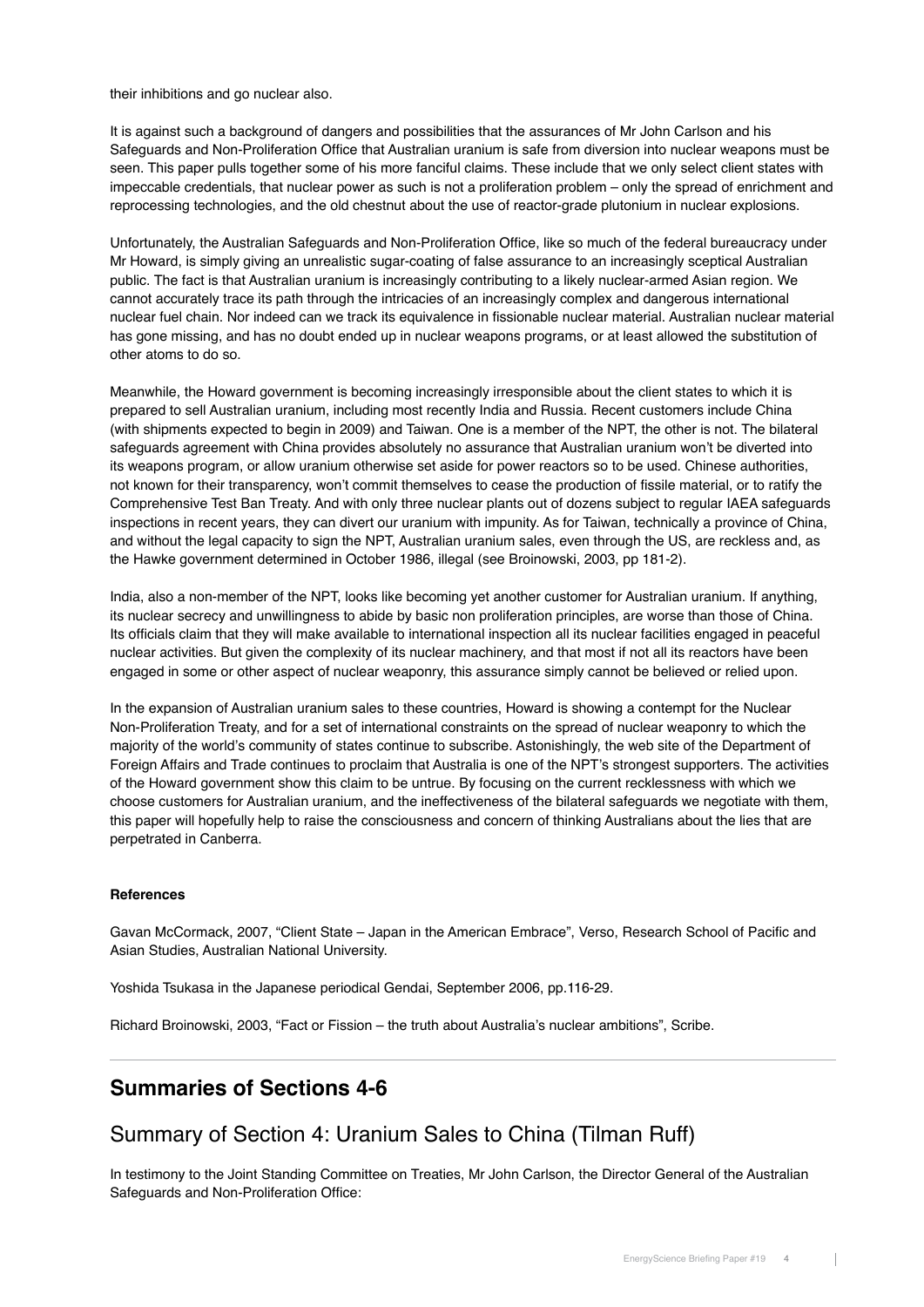1. Did not know the number of nuclear facilities in China, nor how many or which facilities would process Australian-Obligated Nuclear Materials.

2. Did not know how the IAEA agency selected nuclear facilities for inspection.

3. Found it acceptable that though there are 44 proliferation-sensitive nuclear facilities in China, only 10 facilities are eligible for IAEA safeguards, three are actually inspected, and only one has a full suite of arrangements covering IAEA safeguards in place. He therefore supported AONM being processed at facilities not subject to IAEA inspections.

4. Believed that such a situation is acceptable not because safeguards can be relied upon to detect, let alone prevent, diversion of nuclear materials to weapons but because of his belief that "the commitment by a nuclear weapons state to accept safeguards indicates a serious intent". He thus admits safeguards fundamentally rely not on proof but on trust.

5. Did not consider light water reactors a proliferation risk, despite overwhelming evidence to the contrary.

6. Contradicted and undermined the IAEA Director General, Dr Mohamed El Baradei, in relation to current deficiencies and needs in the Agency's verification capacity.

7. Was dismissive of China having the worst record of exports of proliferation sensitive and weapons-related materials and know-how to other countries of any of the nuclear weapon states.

8. Was unable to confirm information in the open literature about China having stopped production of fissile material, after China refused to answer the Australian government's questions on this matter.

9. Did not provide the Committee with a copy of the Administrative Arrangements to apply under Australia's nuclear cooperation agreements with China. Such secret agreements are not made available to elected members of the Australian Parliament.

All this occurs in the context of Australia having no on-the-ground verification capacity to augment the incomplete coverage of the IAEA.

This amounts to a systematic pattern of error, misinformation and complacency which is alarming, and which undermines the long-term interests of Australians.

The inevitable conclusion this evidence points to is that at best, ASNO and its Director General are ineffectual, providing an illusion that an independent agency is protecting the interests of the Australian people when it comes to the important matter of nuclear proliferation. At worst, ASNO serves principally the narrow commercial interests of the nuclear industry and the political interests of those who promote it, providing a smokescreen of safeguarding the long-term public interest against nuclear dangers, while actually being more part of the problem of nuclear proliferation than the urgently-needed solutions.

## Summary of Section 5: Plutonium and Proliferation (Alan Roberts)

In criticising the Australian Conservation Foundation / Medical Asssociation for the Prevention of War publication 'An Illusion of Protection', ASNO objects in particular to the passage where the authors "assert that reactor grade plutonium has been used in nuclear tests"; ASNO maintains that they have "ignored evidence to the contrary" which ASNO presented to a parliamentary enquiry.

The main source for the assertion criticised is the declaration to that effect by the United States Department of Energy (DOE). The DOE statement, titled 'Additional Information Concerning Underground Nuclear Weapon Test of Reactor-Grade Plutonium', states the following in relation to a 1962 US weapon test:

"The test confirmed that reactor-grade plutonium could be used to make a nuclear explosive … weapons can be constructed with reactor-grade plutonium … erroneous statements made elsewhere about the potential use of reactor-grade fuel for nuclear weapons …"

Altogether, in this document of a little over three printed A4 pages, the words 'reactor grade' occurs no less than 22 times.

ASNO apparently sees this as simply an outdated usage of words, and quotes from its own testimony at a parliamentary enquiry:

"There is some confusion over [this test, because] at that time "reactor-grade" was much closer to weaponsgrade than is currently the case. While the US has never revealed the quality of the plutonium used in that test, there are indications that it was of "fuel-grade", an intermediate category between weapons-grade and reactor-grade, which has been recognised as a separate category since the 1970s".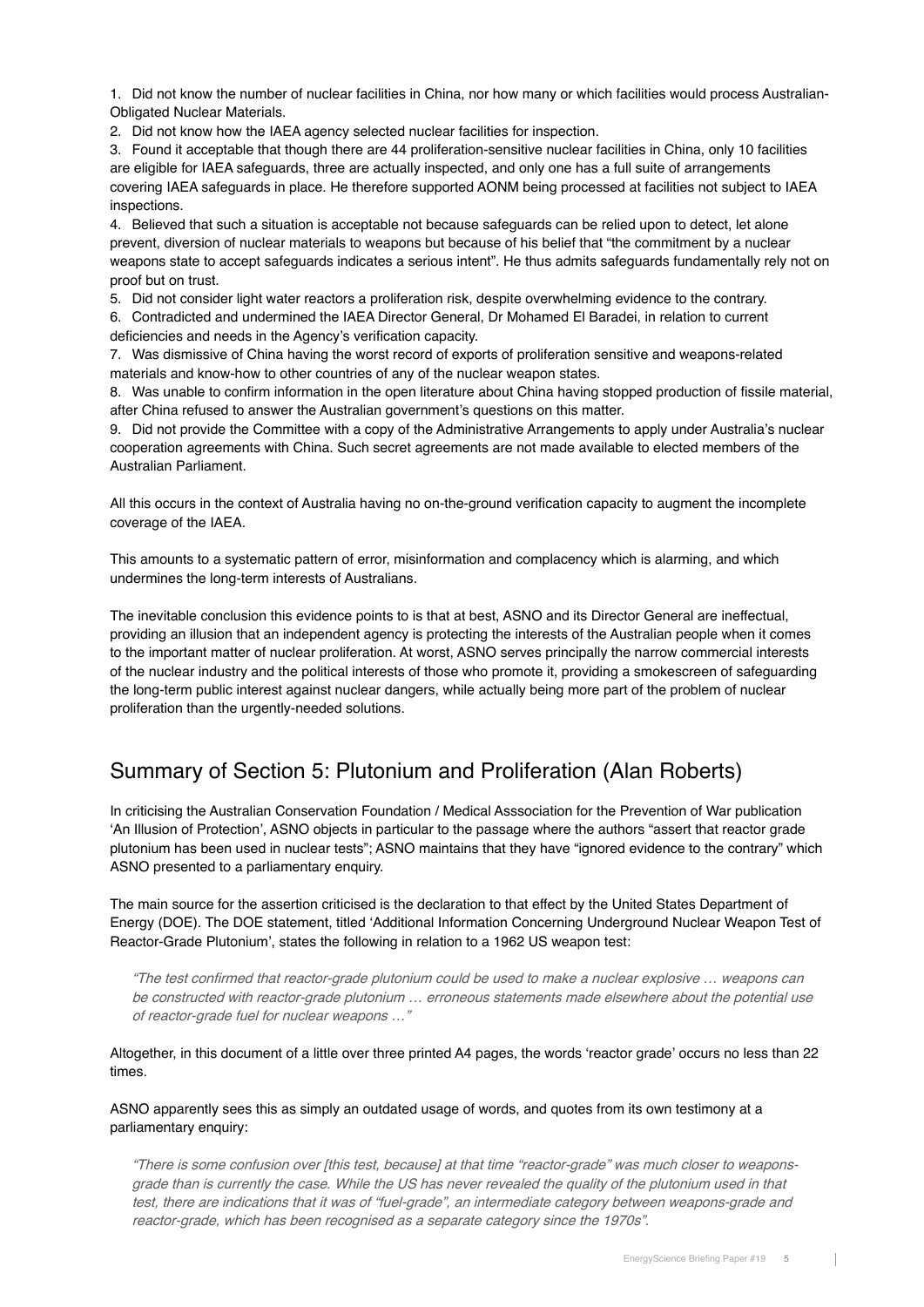But if the material in this particular test was falsely classified, as ASNO is suggesting, this cannot possibly be explained by a 'confusion' about grading systems. For in this same document giving 'additional information' on the reactor-grade test, the DOE also states:

"Prior to the 1970's, there were only two terms in use to define plutonium grades: weapon-grade (no more than 7 percent Pu-240) and reactor-grade (greater than 7 percent Pu-240). In the early 1970's, the term fuel-grade (approximately 7 percent to 19 percent Pu-240) came into use, which shifted the reactor-grade definition [to] 19 percent or greater Pu-240."

The DOE is thus noting that the new definition had been in force for some three decades. When it repeats the phrase 'reactor-grade', as it does a score of times, we must assume this means what the DOE gives elsewhere in that same document as the current definition – namely, having 19% or more of plutonium-240.

If in fact the test material had less Pu-240 than this, the DOE was asserting an untruth and continues to do so. Certainly we should consider this possibility, and look carefully at the evidence against the agency's truthfulness – evidence which, we are told, includes what ASNO presented to the enquiry, and now quotes in its critique. On the test material, ASNO quotes itself as saying: "[T]here are indications that it was of "fuel-grade", an intermediate category between weapons-grade and reactor-grade ..." More generally, it stated also that "ASNO is not aware of any successful test explosion using reactor-grade plutonium, typical of light water reactor fuel."

It is hard to see 'indications' and being 'not aware' as falling into the category of evidence, which ASNO upbraids us for 'ignoring'. ASNO's reference to a paper by De Volpi could be more germane, since De Volpi raised many queries about the DOE report that deserve study. It should be noted, however, that his queries were mainly concerned with the report's omission of certain details about the circumstances of the test explosion, rather than with the grade of the test material. His final, somewhat ambiguous "guess" (the word he uses) is that this grade was "closer to the low end (81%) of the definition" – that is, to the "19% Pu-240" mark.

No convincing case appears in all this to reject the DOE's report that "A successful test was conducted in 1962, which used reactor-grade plutonium in the nuclear explosive in place of weapon-grade plutonium." Yet, by writing that it "is not aware of any successful test explosion using reactor-grade plutonium ..." , ASNO is clearly declaring, with no ifs or buts, that this key statement in the DOE report is untrue.

It is difficult to understand how ASNO can be so certain of the DOE's dishonesty.

There has been so prolonged a discussion about this particular test that we might wonder what on earth the fuss is about. Ironically enough, the whole argument about whether the 1962 test was reactor-grade or fuel-grade is of limited interest anyway. To a significant extent, the grade can be altered simply by removing the fuel rods from the reactor earlier or later. When the reactor starts up, the rods contains no plutonium to speak of. After a short time – it might be a few weeks or a few months – a significant amount of the weapon material Pu-239 has accumulated, and a small percentage of the contaminant Pu-240. This is the weapon-grade stage in its history, and a few kilograms of it are capable of destruction measured in tens of thousands of tons of TNT-equivalent explosive power. After more months inside a reactor, the fraction of the contaminant has grown, and the explosive power will drop to an average of 'only' a thousand tons or so of TNT.

# Summary of Section 6: Fact or Fission (Jim Green)

This section details numerous statements made by ASNO which are false or misleading.

ASNO routinely misleads when it asserts that international and bilateral safeguards agreements and processes "ensure" or "provide assurances" that Australian uranium and its by-products such as depleted uranium and plutonium, known collectively as Australian-Obligated Nuclear Materials, will not contribute to weapons proliferation. Those agreements and processes certainly attempt to prevent diversion of nuclear materials to weapons programs but they are not and could never be 100% effective.

ASNO's John Carlson says: "All Australian-obligated nuclear material [AONM], including plutonium, is fully accounted for." That is false. There are routine accounting discrepancies – called 'Material Unaccounted For'.

Mr Carlson defends the IAEA's safeguards system and says it provides the "foundation" for preventing misuse of Australian-obligated nuclear materials. However, Dr Mohamed El Baradei, the Director General of the IAEA,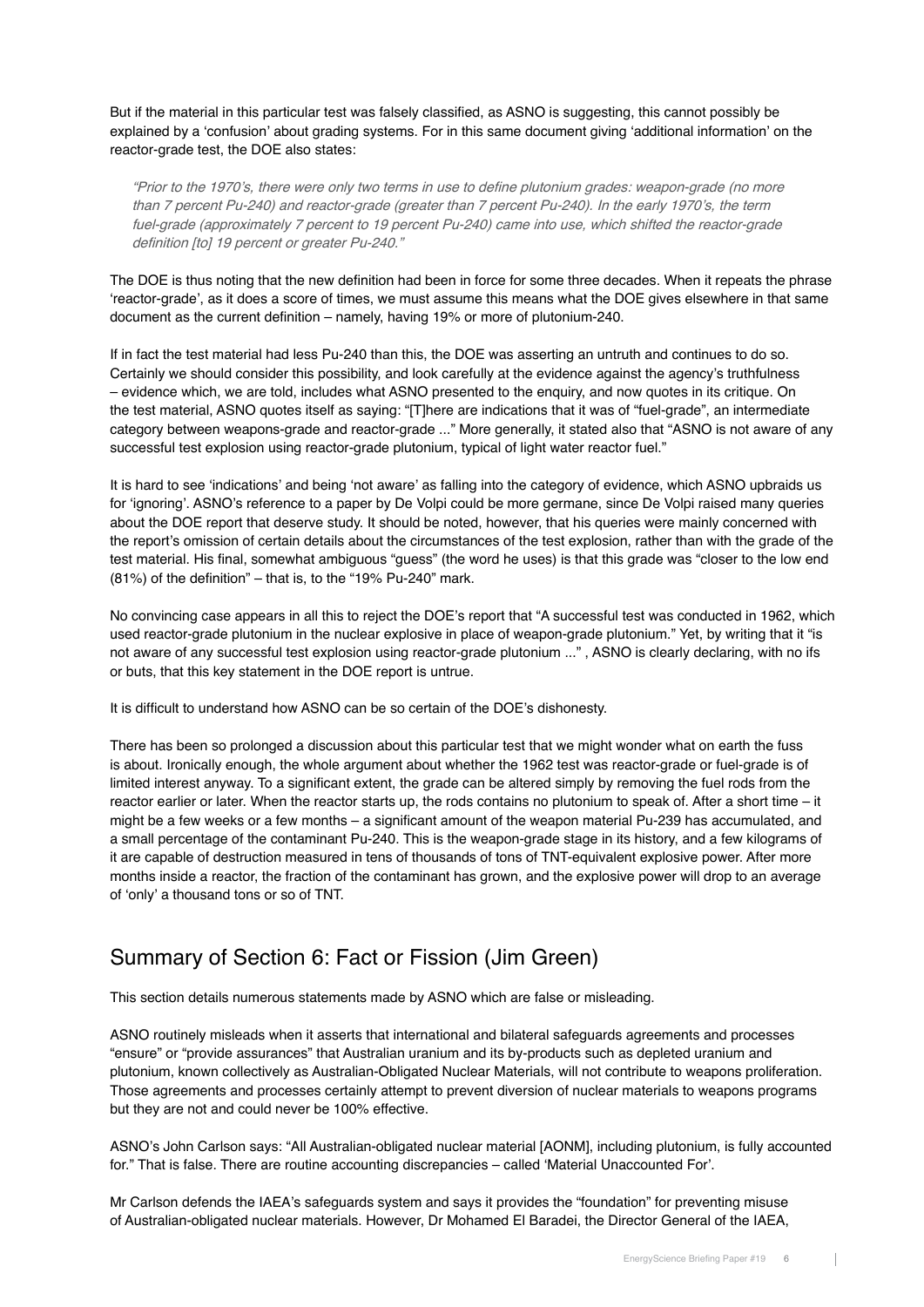has stated that the IAEA's basic inspection rights are "fairly limited", that the safeguards system suffers from "vulnerabilities", that efforts to improve the system have been "half-hearted", and that the safeguards system operates on a "shoestring budget".

Mr Carlson stresses the use of undeclared facilities in Iraq's nuclear weapons program from the 1970s to 1991. However there is abundant evidence of safeguarded facilities being used in the nuclear weapons program in Iraq.

Mr Carlson claims that: "One of the features of Australian policy ... is very careful selection of our treaty partners. We have concluded bilateral arrangements only with countries whose credentials are impeccable in this area." In fact, Australia has uranium export agreements with nuclear weapons states (all of which are failing to fulfill their NPT disarmament obligations), states with a history of covert nuclear weapons research based on their 'civil' nuclear programs, states blocking progress on the Comprehensive Test Ban Treaty, and states blocking progress on a Fissile Material Cut-Off Treaty. With the proposed sale of uranium to India, not a signatory to the NPT, the Australian government has reversed long-standing bipartisan policy and demonstrated that it is prepared to sell its uranium indiscriminately and to undermine the cornerstone of the non-proliferation regime, already under serious strain.

ASNO asserts that South Korea did not use Australian-obligated nuclear materials (AONM) in its secret nuclear weapons research program from 1979-2000. ASNO bases its assertions on specious and circular arguments (we know that AONM was not used because the South Koreans say so!) and contested evidence. We still do not know – and will probably never know – whether AONM was used in the South Korean secret nuclear weapons research program.

Mr Carlson makes the absurd claim that: "Nuclear power does not present a proliferation risk." In fact:

\* Power reactors have been used directly in weapons programs.

\* Power programs have facilitated and provided cover for weapons programs even without direct use of power reactor/s in the weapons program.

\* Power reactors produce large volumes of weapons-useable plutonium and can be operated on a short irradiation cycle to produce large volumes of weapon-grade plutonium.

Mr Carlson states that it is it is "not plausible" that a non nuclear weapons state would seek nuclear weapons because the nuclear weapons states are not meeting their NPT commitments. According to IAEA Director General Dr. Mohamed El Baradei: "As long as some countries place strategic reliance on nuclear weapons as a deterrent, other countries will emulate them. We cannot delude ourselves into thinking otherwise." So by the logic of no less an authority than Dr. Mohamed El Baradei – Nobel Peace Prize recipient and IAEA Director General – Mr Carlson is deluding himself.

## 4. Australian Uranium Exports to China

Tilman Ruff

On 25 October 2006 in Melbourne, on the last day of public hearings by the Joint Standing Committee on Treaties on two treaties paving the way for nuclear cooperation and sales of Australian uranium to China, with not one journalist in the room, the Director-General of the Australian Safeguards and Non-Proliferation Office, Mr John Carlson, said some extraordinary things.

The head of Australia's nuclear watchdog, appearing before the Committee for at least the second time as well as having provided a written submission and answers to questions, and accompanied by three other departmental officials, was unable to state the number of nuclear facilities in China: "I must admit that I do not know the total number of facilities." With prompting he agreed there were more than 30.

The Carnegie Endowment for International Peace in Washington DC lists 44 facilities in China which are of proliferation concern (Cirincione et al., 2005):

- \* 10 nuclear weapons design and production facilities
- \* 15 operational plutonium production reactors, and an additional 2 shutdown, 1 under construction and 1 planned
- \* 3 operational enrichment plants and 2 no longer operational
- \* 2 fuel fabrication plants and a further one shutdown
- \* 2 operating plutonium reprocessing plants, 1 under construction and 1 shutdown
- \* 2 operational and 1 non-operational facilities to produce tritium, deuterium and beryllium.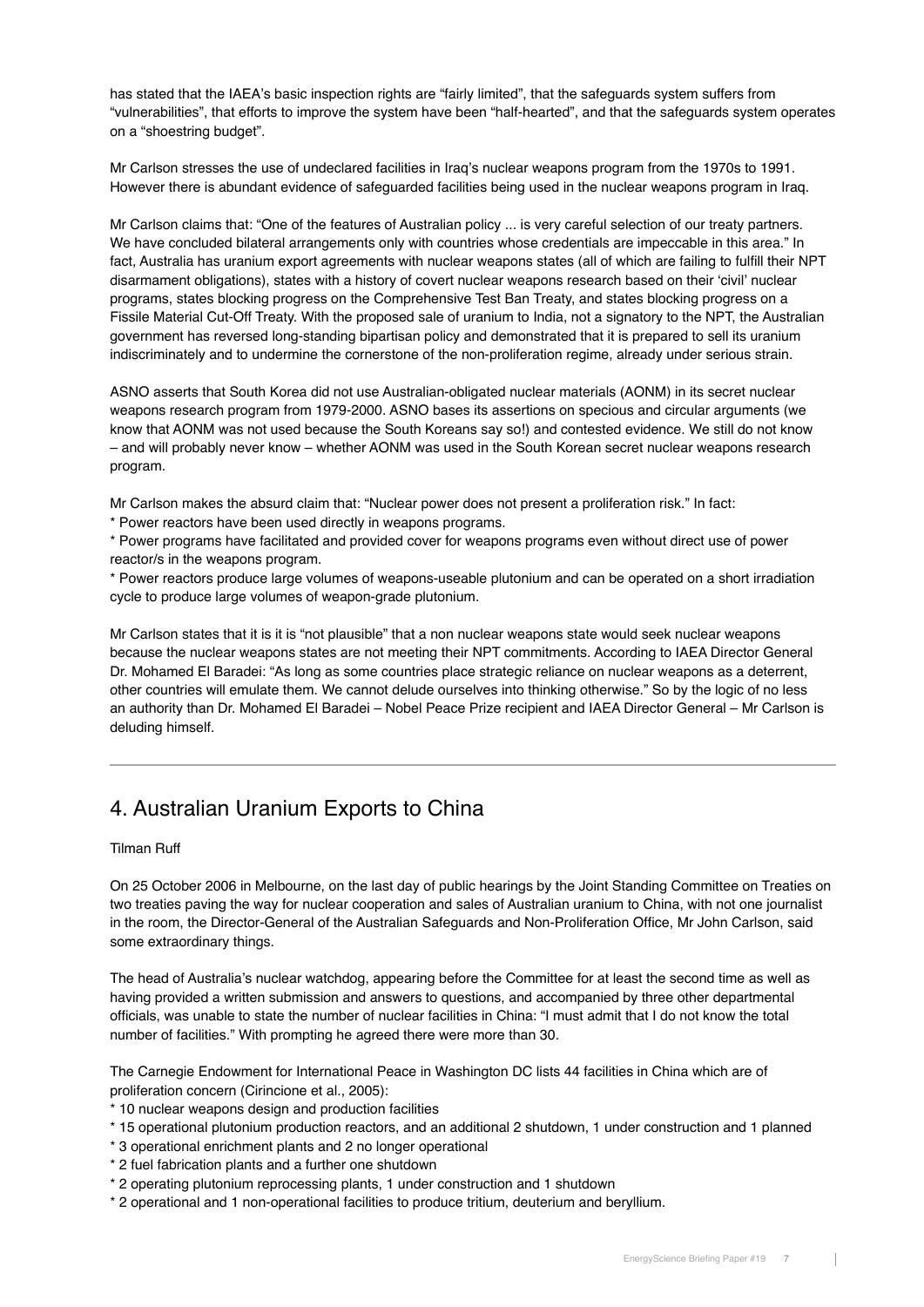Mr Carlson said that: "For a nuclear weapons state, it is really up to the nuclear weapons state what it wishes to submit to safeguards ..." and "So China has at the moment, I think, 10 facilities that it has placed under safeguards." He said that of the 10 facilities "at the moment that are eligible for safeguards", three facilities are currently actually safeguarded (Joint Standing Committee on Treaties, 2006).

Of these three facilities – a power reactor, a research reactor and an enrichment plant – only the power reactor (named QSNPP, located in Hai Yan) has a detailed facility-specific working document called a Facility Attachment in place (as stated in IAEA (2005) and confirmed in writing to be correct by Elizabeth Dobie-Sarsam, IAEA Division of Public Information, after consultation with IAEA Safeguards expert Malik Derrough, 2 June 2006).

Although in Mr Carlson's words "roughly 10" facilities in China are eligible for inspections, "China is obliged to act as if safeguards were in place, because it does not know from one year to the next which facilities the agency will come and do safeguards at." This suggests that the IAEA varies the actual facilities safeguarded from year to year. In fact, IAEA Annual Reports make it clear that rather than the selected facilities varying from year to year, the same three facilities have been monitored over several years.

Although Mr Carlson told the Committee that he had for the last 5½ years chaired the IAEA Standing Advisory Group on Safeguards Implementation, with regard to the Chinese nuclear facilities selected for inspection he admitted: "As to whether it ends up that they work their way through the list, I am not sure of exactly what system the agency would follow."

Mr Carlson stated in regard to use of AONM in facilities not subject to IAEA inspections: "This is an acceptable situation to us because we believe the commitment by a nuclear weapons state to accept safeguards indicates a serious intent."

Mr Carlson also stated that in relation to light water reactors, "we do not consider them a proliferation risk, particularly in a nuclear weapons state." This is misleading and dangerous. A 1000 MW Light Water Reactor inevitably produces plutonium – typically 200-250 kg per year. There is no technical barrier to using plutonium of almost any types, including so-called reactor- grade, to make nuclear weapons. (For an authoritative assessment by a former US Nuclear Regulatory Commission commissioner, see Gilinsky, 2006; see also Beljac et al., 2006, and Roberts, 2007.)

Mr Carlson contradicted and undermined IAEA Director-General Dr Mohamed El Baradei by suggesting that the IAEA safeguards budget was not in need of major increase, and expressing no concern for the current needs and deficiencies in the Agency's verification capacity which the Director-General has repeatedly and clearly drawn attention to (see Annex 1).

Mr Carlson (2006) claimed in written responses to questions that "there has been no finding by NPT parties at NPT review conferences that China is not complying with its nuclear disarmament commitments". This is misleading. Like the other nuclear weapon states, China has made no firm commitment to disarm, despite its legal obligation to do so under the NPT, affirmed by the International Court of Justice in 1996, and reaffirmed at the 2000 NPT Review Conference. China is modernising its nuclear arsenal, refuses to ratify the Comprehensive Test Ban Treaty, has a large stockpile of both highly enriched uranium (5-15 tons) and plutonium (3-7 tons) (Cirincione et al., 2005), and according to the Stockholm International Peace Research Institute 2006 report (Born, 2006: 225-242), China has never engaged in international disarmament talks.

In relation to China's appalling history of exporting sensitive nuclear material, equipment and know-how – including materials for weapons – to a number of countries, including Pakistan, North Korea, Iran and Libya (Cirincione et al., 2005:163-74), Mr Carlson was equally sanguine. In written testimony, Mr Carlson (2006) stated: "There have been concerns about China's non-proliferation record in the past, but since joining the NPT in 1992, China has moved steadily to improve its practices." Yet he goes on to say "… it was not until China joined the Nuclear Suppliers Group in 2004 that it was obligated by NSG guidelines to engage in new nuclear supply to NNWS [Non Nuclear Weapon States] only when the receiving state has in place IAEA full scope safeguards." This was the same year that a US Central Intelligence Agency report concluded "… the proliferation behaviour of Chinese companies remains of great concern." (Cirincione et al., 2005: 163-4.)

On an earlier occasion, before the Senate Estimates (2006) hearings, Mr Carlson had admitted that during the negotiations on the Australia-China bilateral nuclear agreements, China refused to answer Australia's question about whether it had ceased production of fissile material (which can be directly used for nuclear weapons). The Weapons of Mass Destruction Commission (2006) in its recent report calls on China to make a clear commitment to ceasing production of fissile material. China remains the only NPT-defined nuclear weapons state which has not done so. The Australian government, unable to verify that China has ceased such production, relied on an open source published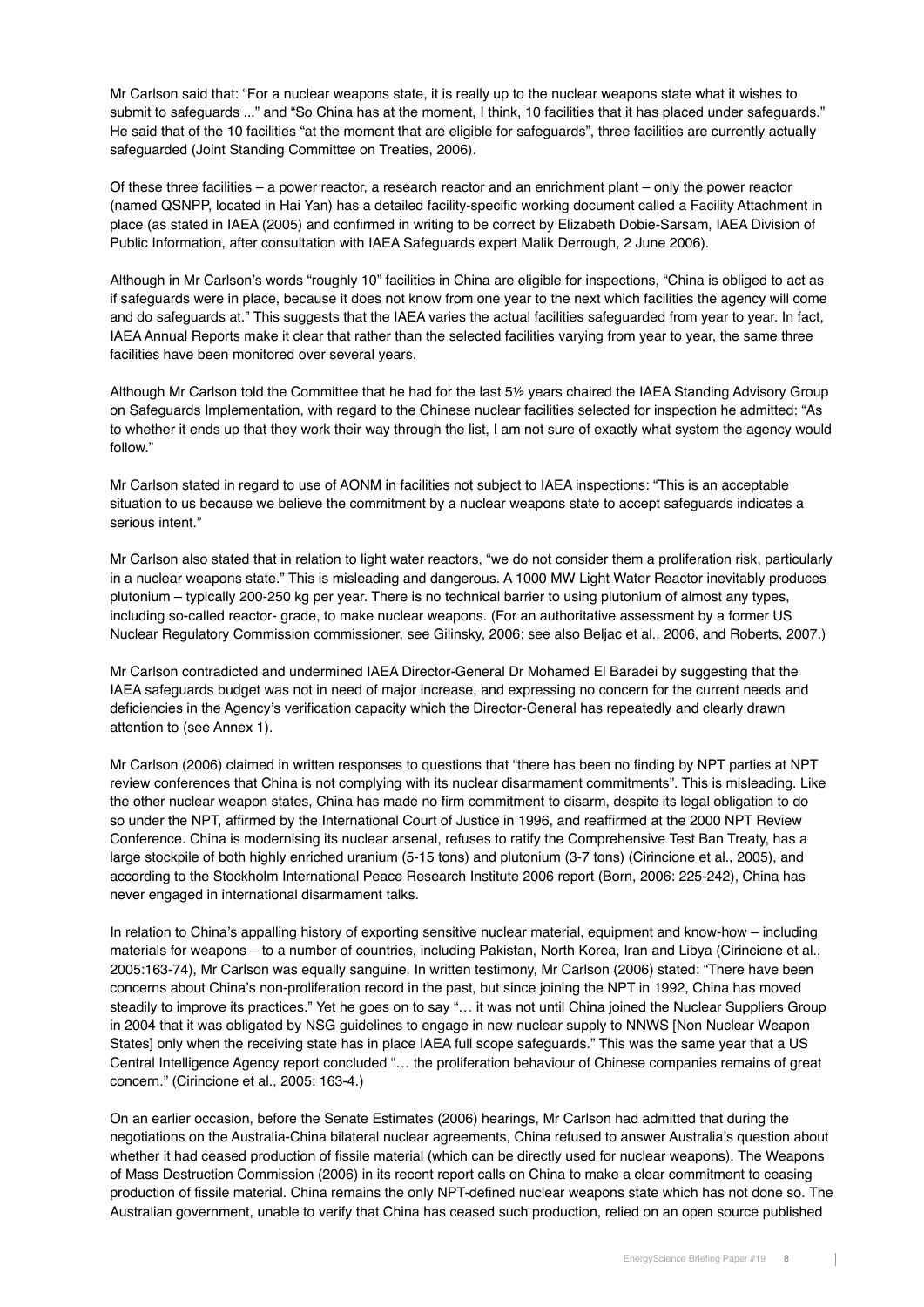report from a non-governmental organisation (Cirincione et al., 2005).

How will Australia monitor its "stringent" bilateral safeguards, with secret Administrative Agreements not subject to parliamentary – or public – scrutiny? According to ASNO's (2006) Regulation Impact Statement "… ASNO officials visit bilateral counterparts annually to reconcile nuclear material transfer reports in detail." That is, Australia's bilateral safeguards are merely a retrospective book-keeping exercise based on reports provided by the recipient country. They add precious little to flawed IAEA safeguards, and are not even implemented in most of the facilities which may use AONM.

Australia's bilateral nuclear agreements are implemented through secret Administrative Arrangements between the respective agencies in both countries. Only an outline of the nuclear administrative agreement was provided by Mr Carlson to the Committee. Under the pretext of confidentiality, such agreements are not provided to or reviewed by elected members of Parliament.

And what if China's breached safeguards? Most likely we would never know; if we did, Australia is entitled to suspend or cancel further transfers of nuclear material, and "has the right to require return of nuclear material subject to this agreement if corrective steps are not taken by the recipient party within a reasonable time". That is, after the damage is done, all Australia could practically do is suspend further supply – closing a door after the horse has bolted.

What about the radioactive waste that will inevitably be produced from Australian uranium? In fine bureaucratic form, Mr Carlson told the Joint Standing Committee on Treaties (2006): "Nuclear waste is outside our area. I suggest you talk to ANSTO."

### **Summary and comment**

In summary, in testimony to the Joint Standing Committee on Treaties, Mr John Carlson, the head of Australia's nuclear watchdog agency:

1. Did not know the number of nuclear facilities in China, a nuclear weapons state with which Australia was then finalising nuclear agreements, nor how many or which facilities would process AONM.

2. Despite being chair for over five years of the IAEA Standing Advisory Group on Safeguards Implementation, did not know how the agency selected nuclear facilities for inspection.

3. Found it acceptable that though there are 44 proliferation-sensitive nuclear facilities in China, only 10 facilities are eligible for IAEA safeguards, three are actually inspected, and only one (not the most proliferation sensitive of the 3) has a full suite of arrangements covering IAEA safeguards (including a Facility Attachment) in place. He therefore supported AONM being processed at facilities not subject to IAEA inspections.

4. Believed that such a situation is acceptable not because safeguards can be relied upon to detect, let alone prevent, diversion of nuclear materials to weapons but because of his belief that "the commitment by a nuclear weapons state to accept safeguards indicates a serious intent". He thus admits safeguards fundamentally rely not on proof but on trust.

5. Did not consider light water reactors a proliferation risk, despite overwhelming evidence to the contrary.

6. Contradicted and undermined the IAEA Director General, Dr Mohamed El Baradei in relation to current deficiencies and needs in the Agency's verification capacity.

7. Was dismissive of China having the worst record of exports of proliferation sensitive and weapons-related materials and know-how to other countries of any of the nuclear weapon states.

8. Was unable to confirm information in the open literature about China having stopped production of fissile material, after China refused to answer the Australian government's questions on this matter.

9. Did not provide the Committee with a copy of the Administrative Arrangements to apply under Australia's nuclear cooperation agreements with China. Such secret agreements are not made available to elected members of the Australian Parliament.

All this occurs in the context of Australia having no any additional on-the-ground verification capacity to augment the incomplete coverage of the IAEA.

This amounts to a systematic pattern of error, misinformation and complacency which is alarming, and which undermines the long-term interests of Australians.

The Australian government has claimed that for years it was ignorant of, and cannot be held accountable for, the world's largest case of illegal and corrupt breaches of UN sanctions, in the case of Australian Wheat Board kickbacks to the Saddam Hussein regime in Iraq. For years it ignored, played down and didn't want to hear questions and what should have been repeated alarm signals from the UN, US and Canada. That was about wheat, which is safe, non-toxic, generates no hazardous long-term waste, and cannot be diverted to the most destructive weapons ever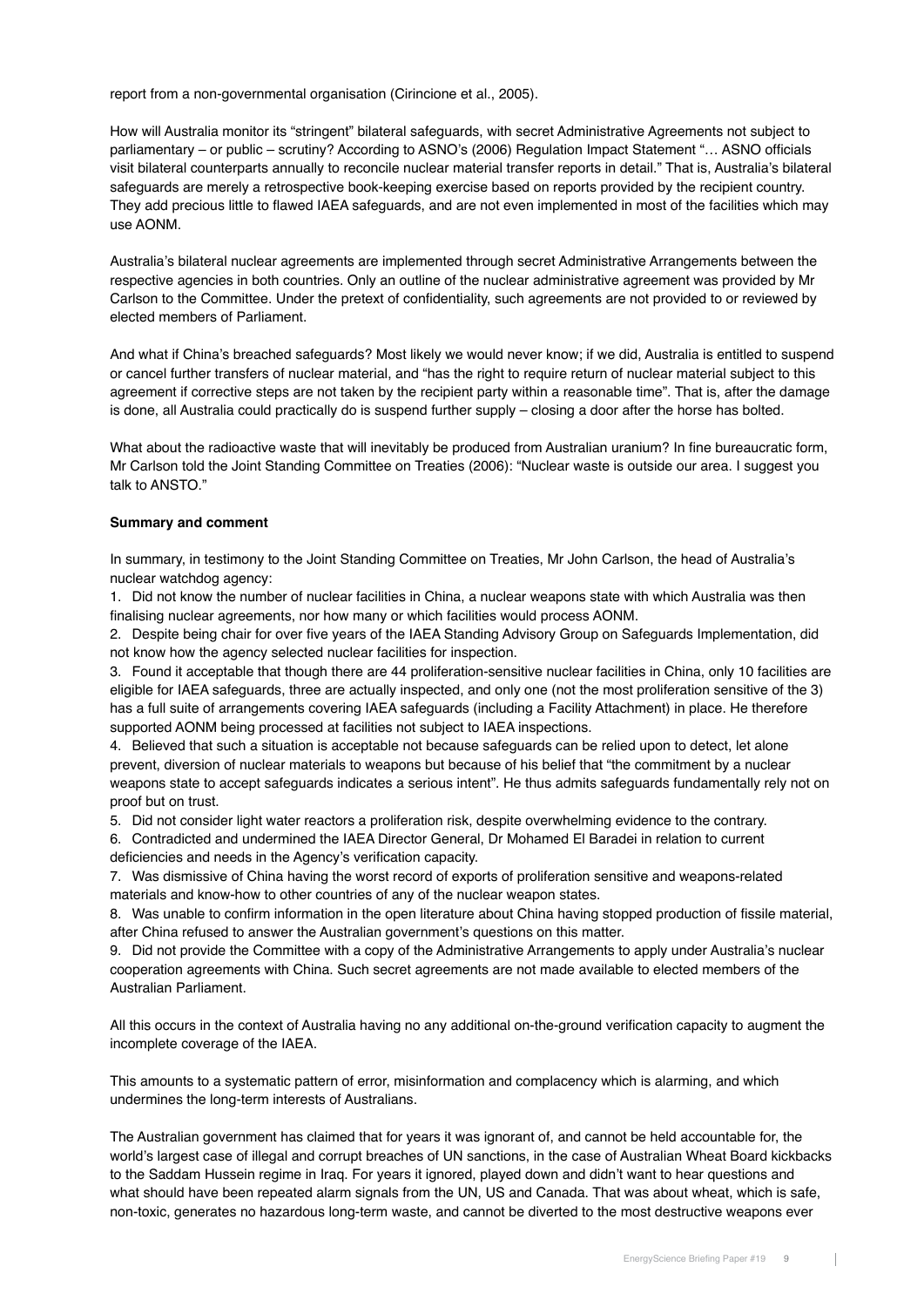invented. What assurance can be provided – which in relation to uranium should be as cast-iron as humanly possible – that a similar combination of corruption and commercial interest could never occur in relation to nuclear material?

It is over 30 years since the Fox Inquiry characterised nuclear safeguards as providing "an illusion of protection", and since then the frailty of this illusion has been repeatedly demonstrated – in Iraq, Libya, Iran and North Korea. Yet the government wants us to believe that on safeguards on Australian uranium we should trust it and every future government of Australia and China and their instrumentalities, including ASNO, and all the companies involved, and whatever succeeds them, essentially forever, with industrial quantities of the most dangerous and persistent of all substances.

The conclusion is inescapable that at best, ASNO and its Director General are ineffectual, providing an illusion that a competent, independent agency is protecting the interests of the Australia people when it comes to the important matter of nuclear proliferation. At worst, ASNO serves principally the narrow commercial interests of the nuclear industry and the political interests of those promoting it, providing a smokescreen of safeguarding the long-term public interest against nuclear dangers, while actually being more part of the problem of nuclear proliferation than the urgently needed solutions.

#### **References for Section 4: ASNO and Uranium Sales to China**

ASNO, 2006, Regulation Impact Statement, <www.aph.gov.au/house/committee/jsct/8august2006/treaties/china\_ris.pdf>.

Beljac M et al. An illusion of protection. Australian Conservation Foundation, Medical Association for Prevention of War. October 2006. Available at: <www.acfonline.org.au> and <www.mapw.org.au>.

Born H. National governance of nuclear weapons: opportunities and constraints. In: Stockholm International Peace Research Institute. SIPRI Yearbook 2006. Oxford: Oxford University Press, 2006, pp 225-42.

Carlson J. Letter to Dr Andrew Southcott, Chair, Joint Standing Committee on Treaties, 29 Sep 2006.

Cirincione J, Wolfsthal JB, Rajkumar M. Deadly arsenals. Nuclear, chemical and biological threats. 2nd edition. Washington DC; Carnegie Endowment for International Peace, 2005.

Gilinsky V. A fresh examination of the proliferation dangers of light water reactors. In: Sokolski H (ed). Taming the next set of strategic weapon threats. Carlisle, PA; Strategic Studies Institute, US Army War College, June 2006. Available at: <http://www.StrategicStudiesInstitute.army.mil/>

IAEA 2005 Annual Report, available at: <http://www.iaea.org/Publications/Reports/Anrep2005/index.html>

Joint Standing Committee on Treaties. Reference: China sale of uranium and safeguards treaties. Wednesday, 25 October 2006, Melbourne. <www.aph.gov.au/hansard/joint/commttee/J9814.pdf>

Roberts Alan, August 2007, "Generating electrical power … and atomic bombs. The double role of nuclear power stations". EnergyScience Coalition Briefing Paper #17, <www.energyscience.org.au>.

Senate Estimates: Hearing of the Senate Foreign Affairs, Defence and Trade Legislation Committee 29 May 2006. Transcript at: <www.aph.gov.au/hansard/senate/committee/S9349.pdf>.

Weapons of Mass Destruction Commission, June 1 2006, "Weapons of Terror: Freeing the World of Nuclear, Biological and Chemical Arms", <www.wmdcommission.org>.

### **Annex 1: Statements by IAEA Director-General Dr Mohamed El Baradei regarding the limitations of safeguards**

"The IAEA's Illicit Trafficking Database has, in the past decade, recorded more than 650 cases that involve efforts to smuggle such [nuclear and radioactive] materials." (1)

"Today, out of the 189 countries that are party to the NPT, 118 still do not have additional protocols in force." (1)

"IAEA verification today operates on an annual budget of about \$100 million – a budget comparable to that of a local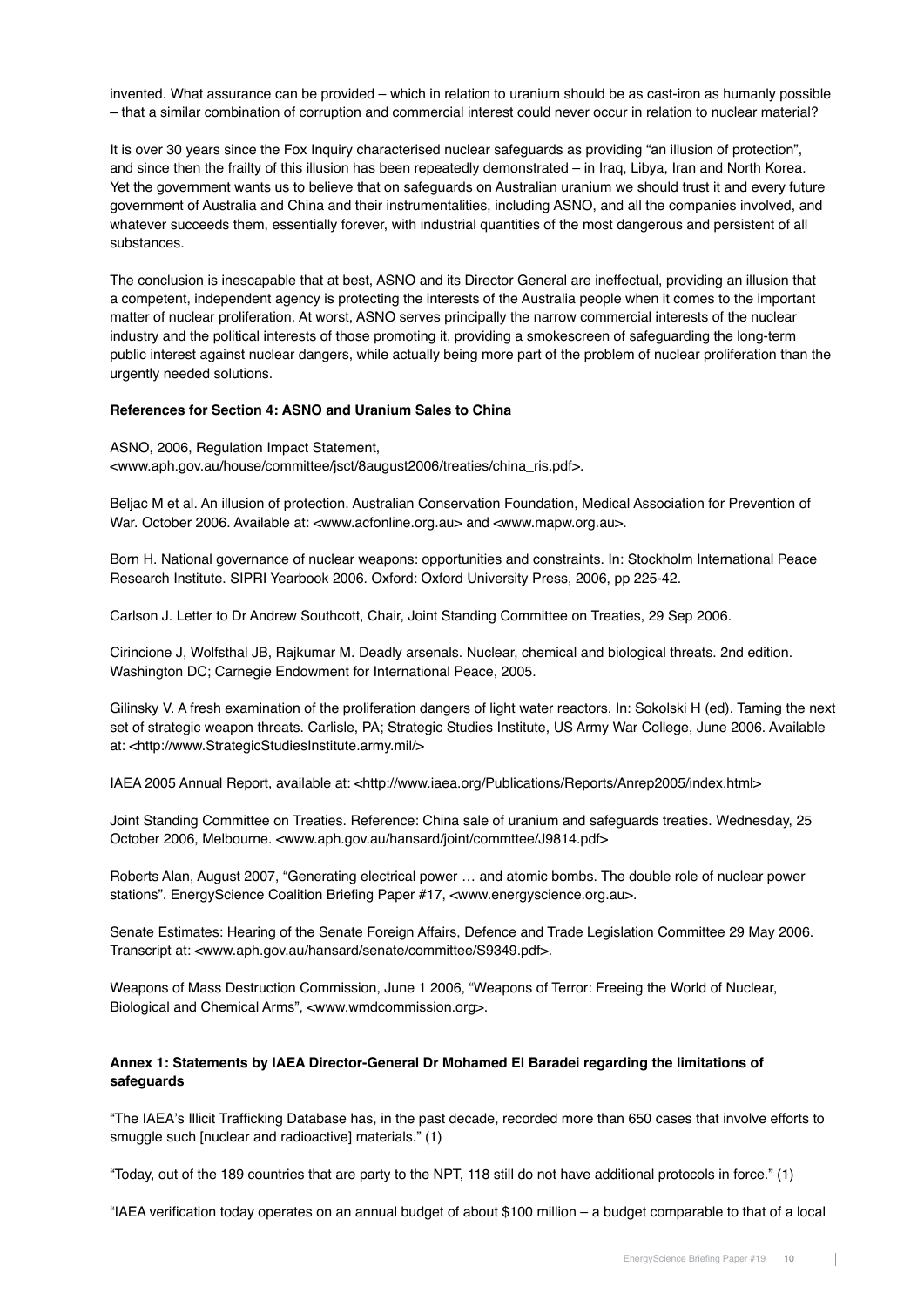police department. With these resources, we oversee approximately 900 nuclear facilities in 71 countries. When you consider our growing responsibilities – as well as the need to stay ahead of the game – we are clearly operating on a shoestring budget." (1)

"… we are only as effective as we are allowed to be." (1)

"If a country with a full nuclear fuel cycle decides to break away from its non-proliferation commitments, a nuclear weapon could be only months away." (2)

"… the Agency's legal authority to investigate possible parallel weaponisation activity is limited …" (2)

"… verifying enrichment facilities or reprocessing facilities is quite difficult and the co-called conversion time is very short. So we are dealing with what I call "virtual nuclear weapons states"."(3)

"…the additional protocol is now in force in only 78 countries out of over 180 that are party to the NPT. And that is nearly a decade after the model protocol was agreed."(3)

"Our budget is only 130 million dollars; that's the budget with which we're supposed to verify the nuclear activities of the entire world. Reportedly some \$1 billion was spent by the Iraq Survey Group after the war in that country. Our budget … is comparable with the budget of the police department in Vienna. So we don't have the required resources in many ways to be independent, to buy our own satellite monitoring imagery, or crucial instrumentation for our inspections. We still do not have our laboratories here in Vienna equipped for state-of-the-art analysis of environmental samples." (3)

(1) Putting teeth in the nuclear non-proliferation and disarmament regime. 2006 Karlsruhe Lecture, Karlsruhe, Germany, 25 March 2006

(2) Reflections on nuclear challenges today. Alistair Buchan Lecture, International Institute for Strategic Studies, London, UK 6 Dec 2005

(3) Addressing verification challenges. Symposium on International Safeguards, Vienna, 16 October 2006

These and other statements available at <www.iaea.org/NewsCenter/Statements/index.html>.

Other relevant quotes on safeguards

"In the eight years I served in the White House, every weapons proliferation issue we faced was linked with a civilian reactor program."

Al Gore

Guardian Weekly 2006; 174 (25):17-18 (9-15 June 2006)

"The development of atomic energy for peaceful purposes and the development of atomic energy for bombs are in much of their course interchangeable and interdependent. … Fear of such surprise violation of pledged word will surely break down any confidence in the pledged word of rival countries developing atomic energy if the treaty obligations and good faith of the nations are the only assurances upon which to rely."

Dean Acheson & David Lilienthal

A report on the international control of atomic energy. 16 March 1946, p4

"We are convinced that if the production of fissionable materials by national governments (or by private organisations under their control) is permitted, systems of inspection cannot be by themselves made "effective safeguards … to protect complying states against the hazards of violations and evasions."

Dean Acheson & David Lilienthal

A report on the international control of atomic energy. 16 March 1946, p4-5

"… roughly two-thirds of the energy and effort required to produce HEU goes into enriching natural uranium with 0.711 percent U-235 to fuel grade low-enriched uranium with 3.6 percent U-235, while only about one third goes into further enrichment of that LEU to produce highly enriched uranium with 90 percent U-235." Brice Smith

Insurmountable risks. Institute for Energy and Environmental Research. Takoma Park, Maryland, May 2006:127.

"Reprocessing provides the strongest link between commercial nuclear power and proliferation."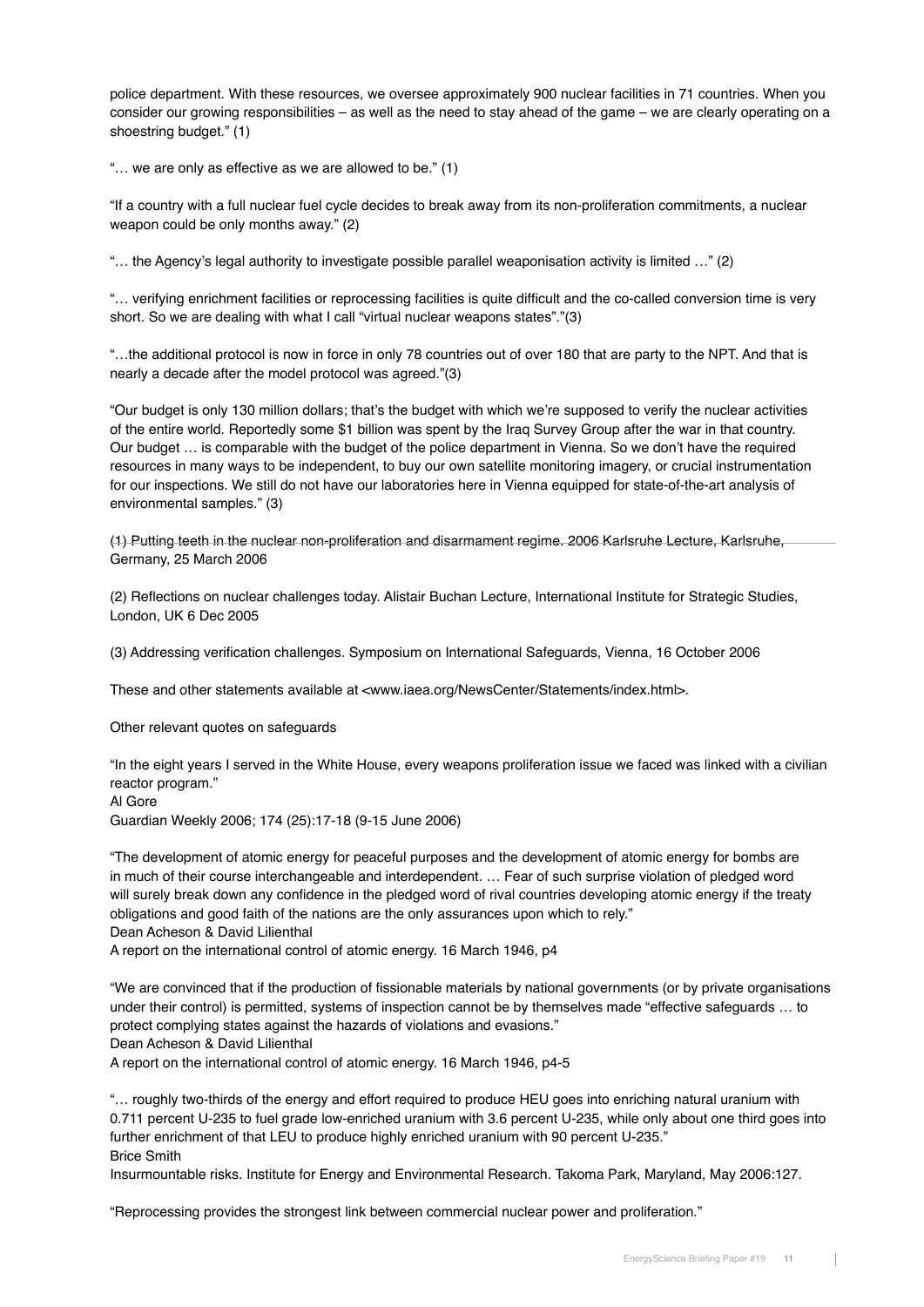US Congress, Office of Technology Assessment Nuclear proliferation and safeguards. June 1977, p.12.

"No system of safeguards that can be devised will of itself provide an effective guarantee against production of atomic weapons by a nation bent on aggression."

Harry S Truman, CR Attlee & WL Mackenzie King.

Declaration on atomic bomb by President Truman and Prime Ministers Attlee and King. 15 November 1945.

"…the Nuclear Non-proliferation Treaty disintegrates before our very eyes … the current non-proliferation regime is fundamentally fracturing. The consequences of the collapse of this regime for Australia are acute, including the outbreak of regional nuclear arms races in South Asia, North East Asia and possibly even South East Asia." Kevin Rudd, Shadow Minister for Foreign Affairs, Trade & International Security. Leading, not following. The renewal of Australian middle power diplomacy. Sydney Institute, 19 September 2006.

"It would be so easy for us to produce nuclear warheads – we have plutonium at nuclear power plants in Japan, enough to make several thousand such warheads." Ichiro Ozawa, leader of the Liberal Party in Japan (and former LDP member), lecture in Fukuoka, April 2002.

"We are approaching a point at which the erosion of the non-proliferation regime could become irreversible and result in a cascade of proliferation."

High-level Panel on Threats, Challenges and Change.

A more secure world: Our shared responsibility. Report to the Secretary-General. 30 November 2004:39.

"In fact, the NPT is the weakest of the treaties on WMD in terms of provisions about implementation." Weapons of Mass Destruction Commission. Weapons of Terror. Final Report. WMD Commission, Stockholm, Sweden 1 June 2006: 63.

"It is clear that no international safeguards system can physically prevent diversion or the setting up of an undeclared or clandestine nuclear programme."

IAEA

Against the Spread of Nuclear Weapons: IAEA Safeguards in the 1990s, 1993.

"Again and again, it has been demonstrated here and overseas that when problems over safeguards prove difficult, commercial considerations will come first." Mike Rann, ALP (SA) Nuclear Hazard Committee

'Uranium: Play It Safe', March 1982.

## **5. Plutonium and Proliferation**

## Alan Roberts

In criticising the Australian Conservation Foundation / Medical Asssociation for the Prevention of War publication 'An Illusion of Protection', ASNO objects in particular to the passage where the writers 'assert that reactor grade plutonium has been used in nuclear tests'; ASNO maintains that they have 'ignored evidence to the contrary ' which ASNO presented to a parliamentary enquiry.

The main source for the assertion criticised is, of course, the declaration to that effect by the United States Department of Energy (DOE), which needs examining in some detail. It is available on the internet at: <www.osti.gov/ opennet/document/press/pc29.html>.

The page is headed 'U.S. Department of Energy, Office of the Press Secretary, Washington DC, 20585'. There follows immediately the document's title: 'Additional Information Concerning Underground Nuclear Weapon Test of Reactor-Grade Plutonium'.

The phrase can be found throughout the document: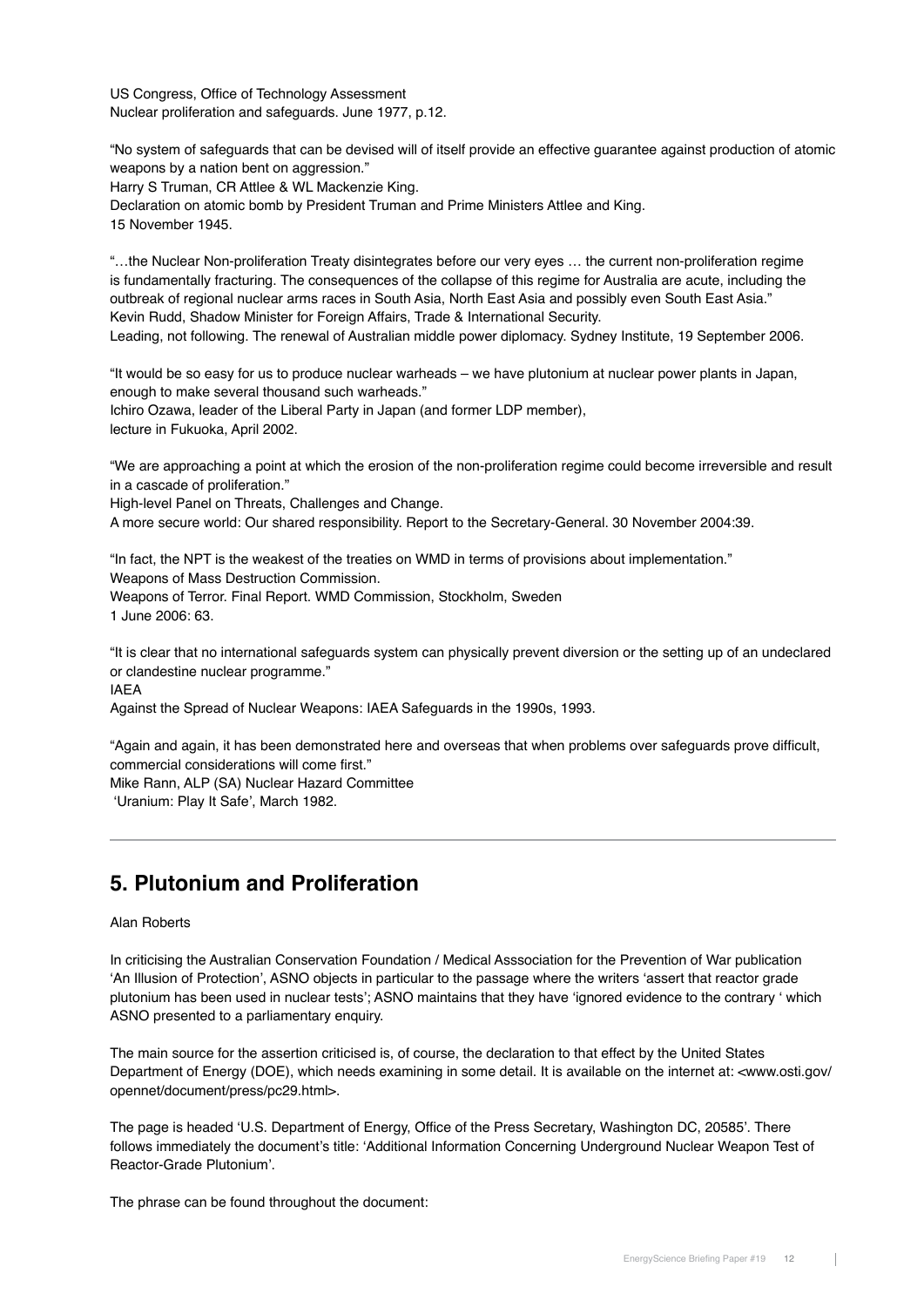"The test confirmed that reactor-grade plutonium could be used to make a nuclear explosive … weapons can be constructed with reactor-grade plutonium … erroneous statements made elsewhere about the potential use of reactor-grade fuel for nuclear weapons ..."

And so on. Altogether, in this document of a little over three printed A4 pages, 'reactor grade' occurs no less than 22 times. ASNO apparently sees this as simply an outdated usage of words, and quotes from its own testimony at a parliamentary enquiry:

"There is some confusion over [this test, because] at that time "reactor-grade" was much closer to weaponsgrade than is currently the case. While the US has never revealed the quality of the plutonium used in that test, there are indications that it was of "fuel-grade", an intermediate category between weapons-grade and reactor-grade, which has been recognised as a separate category since the 1970s".

Why this grading? It is because two quantities of plutonium will behave differently as explosive material. if their percentages of plutonium-240 differ. It has thus been convenient to classify or 'grade' plutonium according to this percentage.

But if the material in this particular test was falsely classified, as ASNO is suggesting, this cannot possibly be explained by a 'confusion' about grading systems. For in this same document giving 'additional information' on the reactor-grade test, the DOE also states:

"Prior to the 1970's, there were only two terms in use to define plutonium grades: weapon-grade (no more than 7 percent Pu-240) and reactor-grade (greater than 7 percent Pu-240). In the early 1970's, the term fuel-grade (approximately 7 percent to 19 percent Pu-240) came into use, which shifted the reactor-grade definition [to] 19 percent or greater Pu-240."

The DOE is thus noting that the new definition had been in force for some three decades. (All these quotations come from the text as downloaded on July 20, 2007.) When it repeats the phrase 'reactor-grade', as it does a score of times, we must assume this means what the DOE gives elsewhere in that same document as the current definition – namely, having 19% or more of plutonium-240.

If in fact the test material had less Pu-240 than this, the DOE was asserting an untruth and continues to do so. Certainly we should consider this possibility, and look carefully at the evidence against the agency's truthfulness – evidence which, we are told, includes what ASNO presented to the enquiry, and now quotes in its critique.

### On the test material it quotes itself as saying:

"[T]here are indications that it was of "fuel-grade", an intermediate category between weapons-grade and reactor-grade …' More generally, it stated also that 'ASNO is not aware of any successful test explosion using reactor-grade plutonium, typical of light water reactor fuel."

While ASNO's opinions should receive all due respect, it is hard to see 'indications' and being 'not aware' as falling into the category of evidence, which ASNO upbraids us for 'ignoring'. Its reference to De Volpi (1996) could be more germane, since De Volpi raised many queries about the DOE report that deserve study. It should be noted, however, that his queries were mainly concerned with the report's omission of certain details about the circumstances of the test explosion, rather than with the grade of the test material. His final, somewhat ambiguous 'guess' (the word he uses) is that this grade was 'closer to the low end (81%) of the definition ' – that is, to the '19% Pu-240' mark.

No convincing case appears in all this to reject the DOE's report that 'A successful test was conducted in 1962, which used reactor-grade plutonium in the nuclear explosive in place of weapon-grade plutonium.' Yet, by writing that it 'is not aware of any successful test explosion using reactor-grade plutonium …' , ASNO is clearly declaring, with no ifs or buts, that this key statement in the report is untrue.

It is difficult to understand how ASNO can be so certain of the DOE's dishonesty. Perhaps a clue is given in its concluding paragraphs, on the problems arising with such test material, and its earlier remarks on 'technical difficulties' and the need for 'experienced weapon designers'. The emphasis here on the barriers against weapon development is in marked contrast to the estimates from various people experienced in the weapons field, of whom Carson Mark (Director, Theoretical Division, Los Alamos National Laboratory, 1947-1972) is altogether typical:

 "... all of the plutonium isotopes are fissionable. Indeed, a bare critical assembly could be made with plutonium metal no matter what its isotopic composition might be ... Reactor-grade plutonium with any level of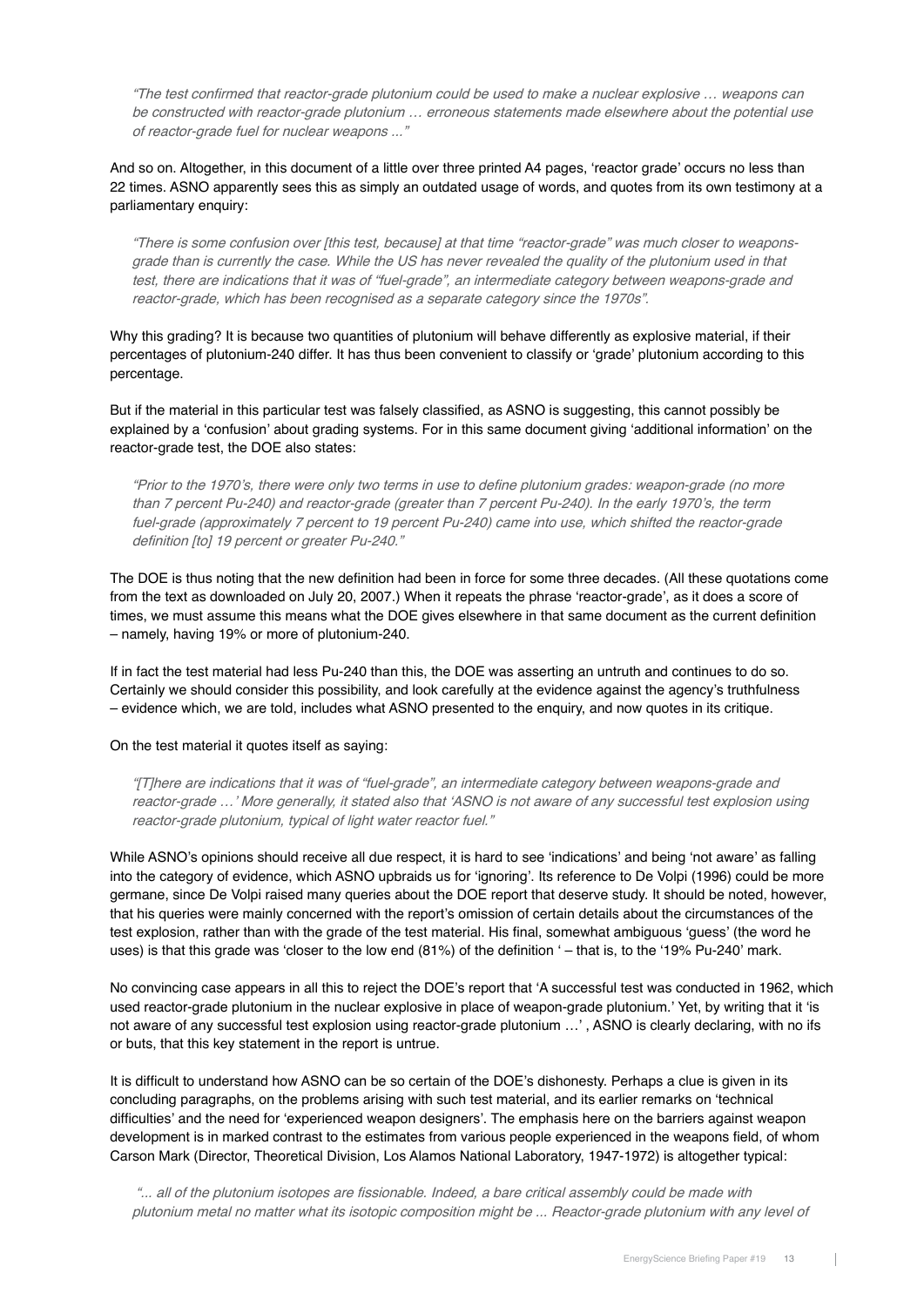irradiation is a potentially explosive material ... .The difficulties of developing an effective design of the most straightforward type are not appreciably greater with reactor-grade plutonium than those that have to be met for the use of weapons-grade plutonium. The hazards of handling reactor-grade plutonium, though somewhat greater than those associated with weapons-grade plutonium, are of the same type and can be met by applying the same precautions."

ASNO comments, in this concluding section, on the fact that, for the purpose of applying its safeguards measures, the International Atomic Energy Agency (IAEA) defines the great bulk of plutonium samples as 'direct-use' material, that is, 'nuclear material that can be used for the manufacture of nuclear explosives components without transmutation or further enrichment'.

The general public may not be as impressed as ASNO seems to be, with the distinction which (as it writes) 'might seem a fine one', between 'nuclear explosives' and 'nuclear weapons'. We doubt whether North Korea could have been dissuaded from its proliferative work, if persuaded that the best it could do was impress the world with only a 'nuclear explosive'. It is not evident, either, that its leadership was greatly concerned with the reliability, storage life and so on of the devices. What they wanted was a big explosion, and they got it. We can be sure also that Osama bin Laden will not be passing up the chance to seize a 'contaminated' bundle of fuel rods, out of dissatisfaction with the final product's shelf life or exact explosive power.

------------------->

There has been so prolonged a discussion about this particular test that we might wonder what on earth the fuss is about. Is there some bigger question hiding behind it all?

Indeed there is, one that the MAPW/ACF publication states quite clearly. Referring to the Non-Proliferation Treaty (NPT) and the role of a Non-Nuclear Weapon State (NNWS), the document's Executive Summary (page 7) asserts:

"Article IV enables a NNWS to acquire nuclear materials, technology and infrastructure. However, once such a nuclear capacity is realised the potential for NNWS to acquire nuclear weapons is inescapable, as evidenced by the concern expressed about Iran's nuclear programme. There are clear examples demonstrating that NNWS can become nuclear weapons capable relatively quickly. By legitimising and encouraging the expansion of nuclear fuel cycle capabilities around the world the NPT has the perverse effect of promoting the means for a cascade of proliferation."

Why does civilian nuclear power have this dangerous military consequence? Because, inside the fuel rods of the most widespread type of nuclear power station, based on a Light Water Reactor (LWR), there are created large quantities of plutonium-239 – the explosive used in the atomic bomb that destroyed Nagasaki. 'Large quantities' here means: enough each year for dozens of Nagasaki bombs.

Two other EnergyScience Briefing Papers (numbers 9 and 17) explain how nuclear power stations have been connected, historically and inescapably, with nuclear weapons. Here we indicate why the explosive properties of their fuel itself must be of concern.

There is a useful book describing in some detail the ways in which reactor fuel supplies the nuclear material for nuclear bombs. The publication, Taming the next set of strategic weapons threats, was published in June 2006 by the Strategic Studies Institute (SSI) of the US Army War College jointly with the Nonproliferation Policy Education Center. It can be downloaded free from the site

<www. StrategicStudiesInstitute.army.mil>.

The most relevant section is Chapter 5, by Victor Gilinsky: 'A Fresh Examination of the Proliferation Dangers Of Light Water Reactors'.

The fuel rods of course need some treatment before the nuclear material for a bomb is obtained. Two major points are:

\* First, the plutonium must be separated from the other elements (the rods must be 'reprocessed'); although only chemical methods are needed to effect the separation, the radioactivity of the rods can make special handling apparatus necessary.

\* Second, some of the plutonium-239 will have been further converted, after the absorption of a second neutron, into the heavier form ('isotope') of plutonium-240; but it so happens that this substance reduces the explosive power of the bomb – thus, from a weapons point of view, it must be regarded as a 'contaminant'.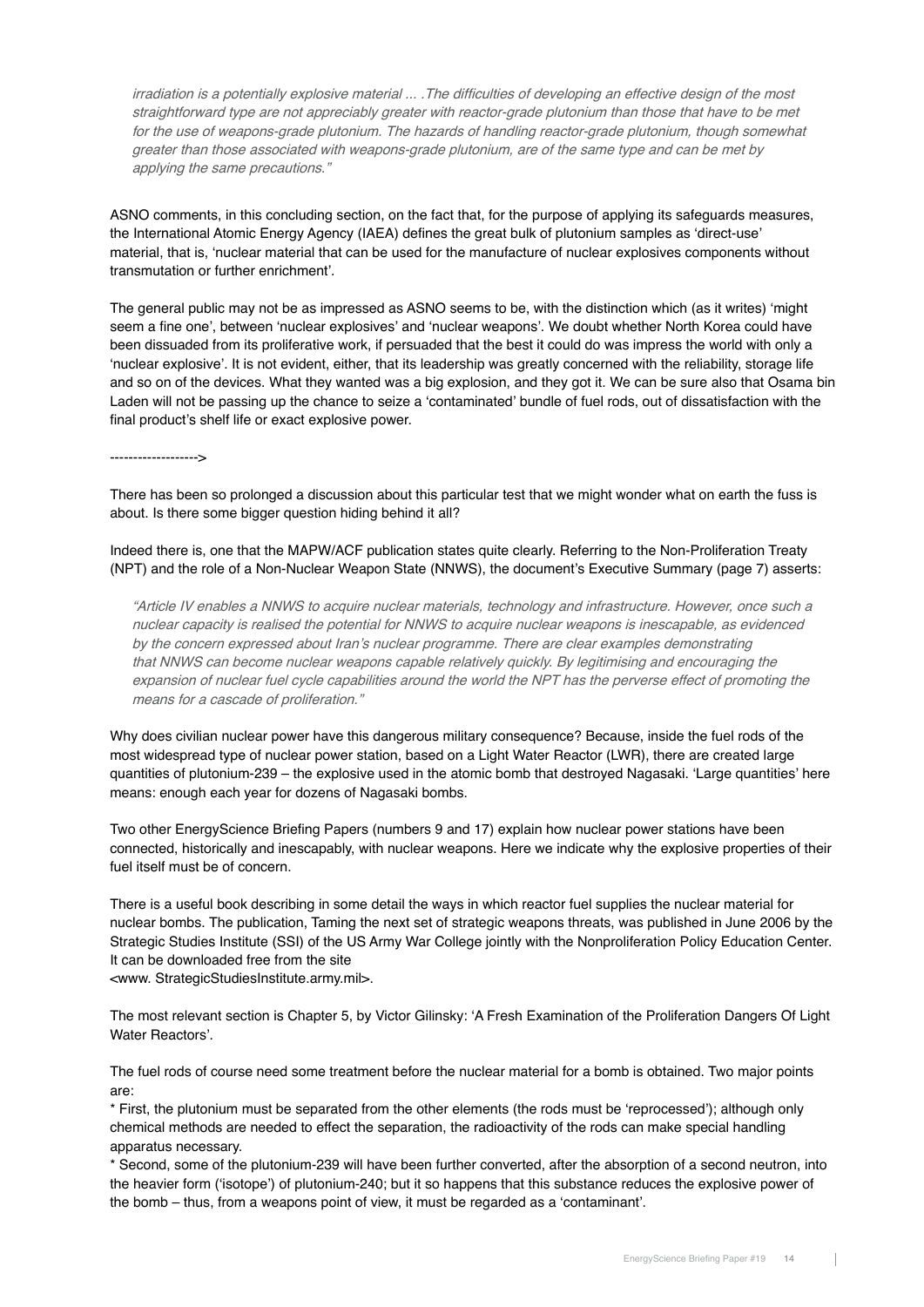Neither of these presents an insuperable barrier to a government seeking nuclear weapons. If it has a nuclear power station, it automatically acquires plutonium and, to process it, the trained work force the station will need anyway.

As long as the fuel rod remains in the reactor, the two kinds of plutonium – the explosive 239, and the 'contaminant' 240 – will each be continuously added to. To keep down the level of contaminant, the fuel rod should be removed from the reactor early – that is, before its usual replacement time of, say, five years.

Is it possible to choose this withdrawal time so that the explosive plutonium-239 has been created in quantities usable for weapons, while the percentage of contaminant plutonium-240 is still small enough to leave it with plenty of explosive power? Only too possible, unfortunately.

The simple way to get the nuclear material for bombs from a power station emerges clearly from Gilinsky's discussion: don't leave the fuel rods in the reactor for the full five years or so – withdraw them early. There is a range of time in which the plutonium thus obtained will be both plentiful enough for a weapon, and not too severely contaminated.

In one method that he treats in detail, withdrawal is done at the scheduled (and therefore expected) time. But the rods withdrawn (and reprocessed) are not those that have done their appointed service of five years or so, but ones that have spent only about a third of this time, perhaps 20 months, in the reactor.

The plutonium in such rods would contain, according to Gilinsky, about 14% of the contaminant plutonium-240. He asked Harmon W. Hubbard to assess the explosive power of the resulting bombs, using publicly available information only. (Hubbard has performed such work for the US Government. The details of his calculations are given in Hubbard (2003).)

The result: a couple of dozen bombs which, although more contaminated, would each give a bomb yield averaging around a quarter or so of full Nagasaki strength. The appropriate unit for measuring this explosive power is tons-of TNT-equivalent. Even the more contaminated case will yield thousands of these units. As Gilinsky comments, the trouble with the idea that the contaminant will make such bomb material 'fizzle' is that, with nuclear weapons, "the fizzle yield is still pretty large".

It should be further noted that it is Hubbard's lowest estimates which are quoted above. They increase significantly – up to a 12,000-ton-TNT average – if the proliferating country could 'take advantage of the wide availability of declassified nuclear weapons information and the enormous increases in computing and other technological aids since the 1945 Trinity shot' (p.83).

All of this means that the common LWR reactor must be regarded as a potent source of material for nuclear bombs. But, to make a bomb, this material would need to be separated from the unwanted material in the fuel rods; does this step of 'reprocessing' constitute a formidable – or at least, easily detectable – stage in the progress towards a bomb?

Unfortunately, no. As Gilinsky notes, '[T]he feasibility of small-scale, and possibly "quick and dirty" reprocessing of LWR fuel has been known for 30 years.' He gives no less than four (published) references to designs for the building of 'quick and dirty' reprocessing plants, one of them as small as 65 feet square – just under 20 metres a side.

------------------->

The overall conclusion forced on us is a disturbing one: if a country possessing nuclear power stations, of this common type at least, is not manufacturing nuclear weapons, it is only because it has chosen not to do so.

Returning now, in conclusion, to the earlier debate, we see that, ironically enough, the whole argument about whether the 1962 test was reactor-grade or fuel-grade becomes of limited interest anyway. To a significant extent, the grade can be fixed simply by removing the rod from the reactor earlier or later, as Gilinsky's approach makes clear.

This means that the history of a fuel rod inside a nuclear power station can be sketched as follows:

When the reactor starts up, the rod contains no plutonium to speak of. After a short time – it might be a few weeks or a few months – a significant amount of the weapon material Pu-239 has collected in it, and a small percentage of the contaminant Pu-240. This is the weapon-grade stage in its history, and a few kilograms of it are capable of destruction measured in tens of thousands of tons of TNT. After more months, the fraction of the contaminant has grown, and the explosive power will drop to an average of 'only' a thousand tons or so of TNT.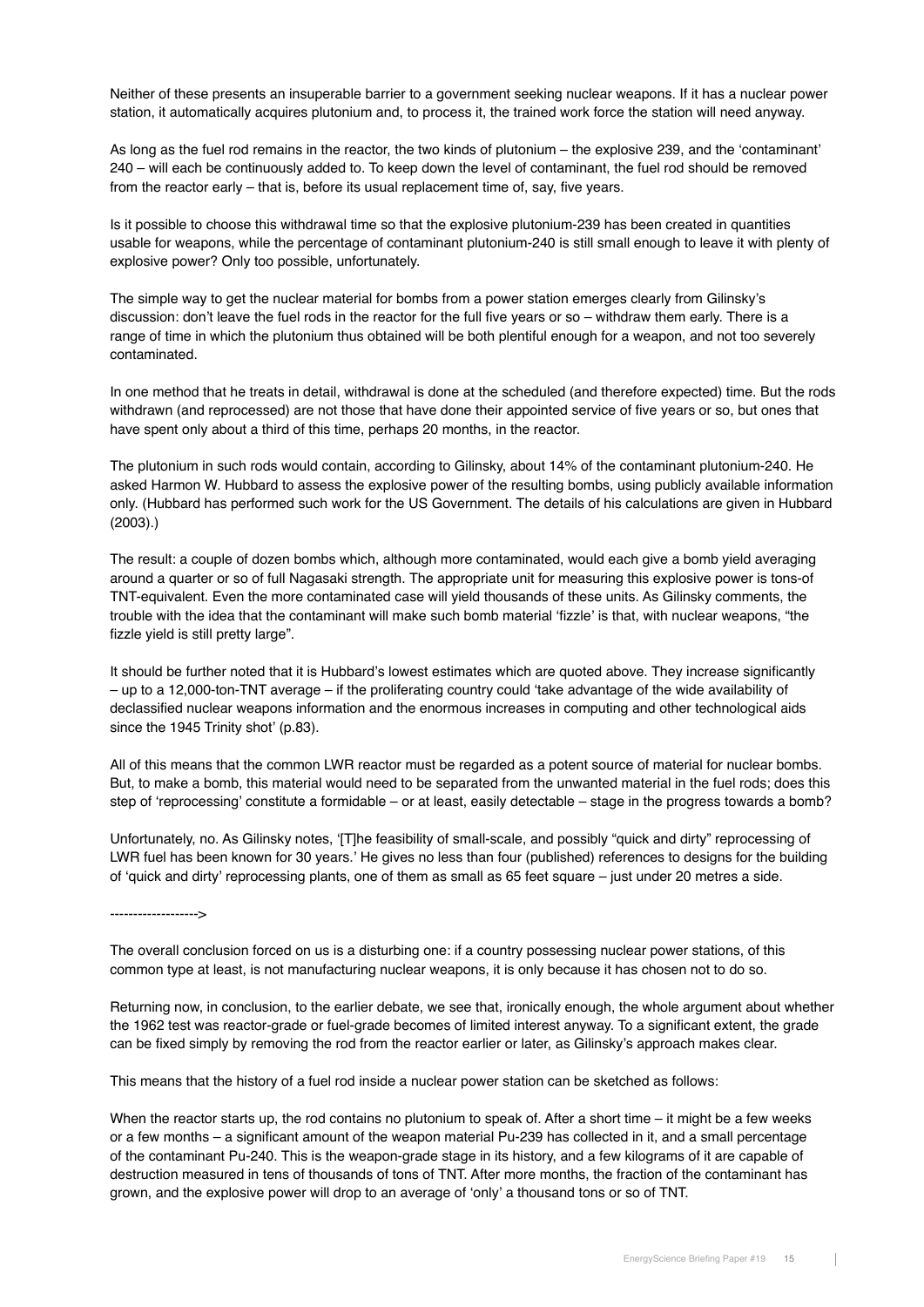With bad luck or incompetent procedure, it can fall to even less than that. The North Korea test, for example, was reported at around 600 tons of TNT. That was still enough to command 'respect', and vastly improved treatment by the US.

It seems very likely that lessons from the North Korea case have been absorbed by other states, both 'rogue' and not so rogue. They will have learnt that, to get the iron fist threatening them replaced by a velvet glove, even crude nuclear devices will do. And, if nuclear power is spread more widely through the world, the material for those weapons will often be inside their electrical power station, waiting to be extracted.

## **Technical Note**

When the bomb material Pu-239 is accompanied by a 'contaminant' more ready to fission (like the Pu-240), the latter provides a source of neutrons that can 'pre-initiate' the chain reaction at an earlier moment than that designed for maximum release of the Pu-239 fission energy. Thus the yield depends on the precise moment when the initiating neutrons enter. Instead of a fixed yield, the probabilities of the various emission times and their corresponding bomb yields have to be calculated.

If you wish to follow and assess procedures of this detailed type, the references to consult below are Hubbard 2003, Lovins 1980 and Mark 1993.

These studies have found the kind of results mentioned above: bomb yields from various plutonium isotopic mixtures that have a minimum of around a thousand tons-TNT and usually much more. It would be interesting to have similar calculations from workers who have arrived at happier conclusions based on more than a qualitative belief. They seem difficult to find, however, and we would be glad to learn of any that exist in order to peruse them.

### **References for Section 5: Plutonium and Proliferation**

Australian Conservation Foundation and Medical Association for the Prevention of War, October 2006, "An Illusion of Protection", <www.acfonline.org.au/articles/news.asp?news\_id=1012&c=254457>

ASNO (Australian Safeguards and Non-Proliferation Office), 2006, Reactor-Grade Plutonium: Use In Nuclear Weapon Tests, <www.asno.dfat.gov.au/infosheets/rgp\_dec06.pdf>

De Volpi, Alex, 1996, "A Coverup of Nuclear Test Information?", <http://units.aps.org/units/fps/newsletters/1996/ october/aoct96.cfm#a2>

DOE (US Department of Energy), 2007, "Additional Information Concerning Underground Nuclear Weapon Test of Reactor-Grade Plutonium",

<www.osti.gov/opennet/document/press/pc29.html>

Gilinsky, V. "A Fresh Examination of the Proliferation Dangers Of Light Water Reactors", Chapter 5 in Sokolski (ed.), <www. StrategicStudiesInstitute.army.mil>.

Hubbard, Harmon W., 2003. "Plutonium from Light Water Reactors as Nuclear Weapon Material", <www.npec-web. org/projects/hubbard.pdf>

Lovins, Amory, 1980, "Nuclear weapons and power-reactor plutonium". Nature, 283, pp. 817-823, (No. 5750, February 28 1980), <www.rmi.org/images/PDFs/Security/S80-01\_NucWeaponsAndPluto.pdf>

Mark, J. Carson, "Explosive Properties of Reactor-Grade Plutonium", Science & Global Security, 1993, Volume 4, pp.11l-128, <www.fissilematerials.org/ipfm/site\_down/sgs04mark.pdf>

Sokolski, H. (ed.), June 2006, "Taming the next set of strategic weapons threats", Strategic Studies Institute (SSI) of the US Army War College and Nonproliferation Policy Education Center, <www. StrategicStudiesInstitute.army.mil>.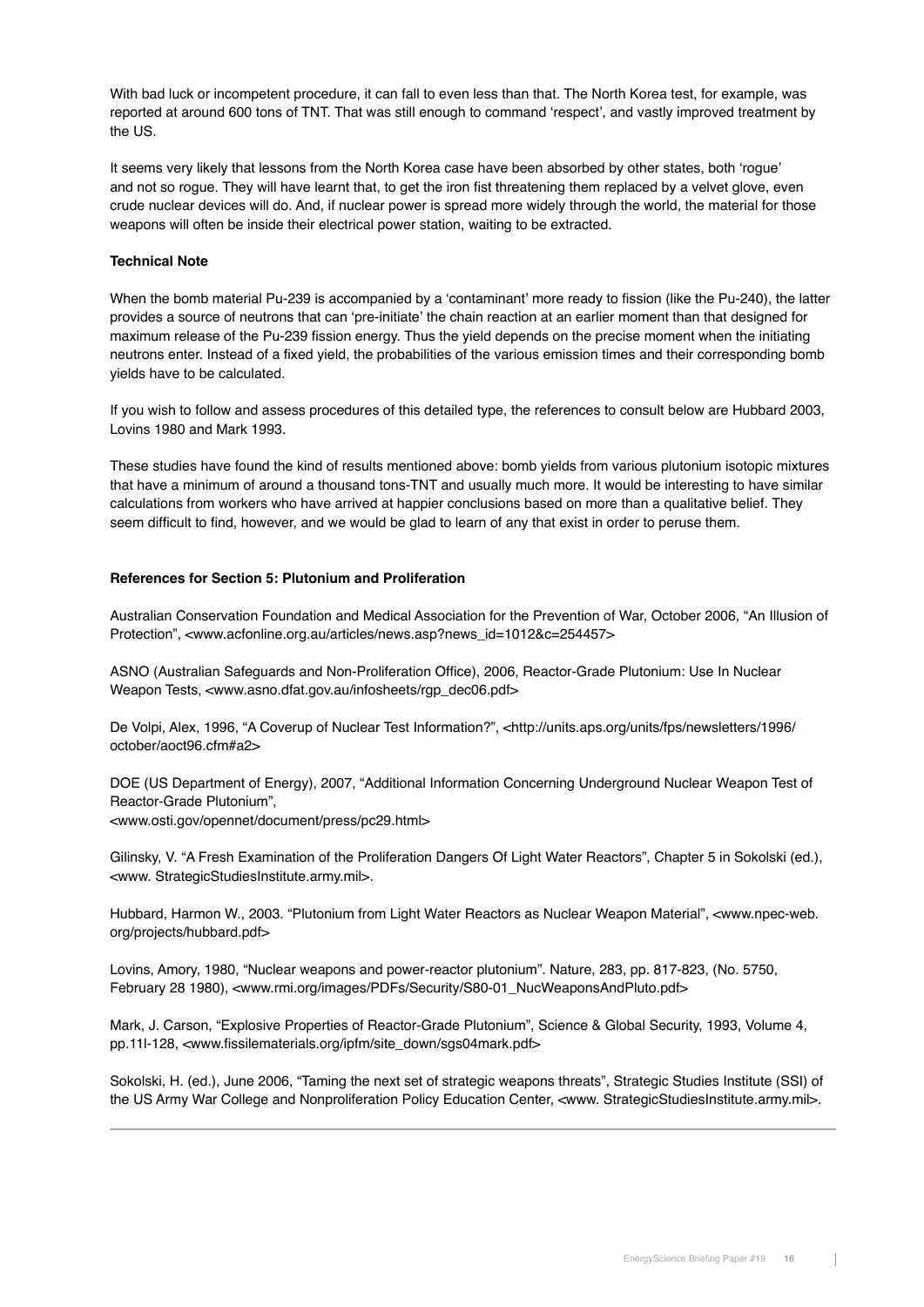# **6. Fact or Fission**

Jim Green

This section details numerous statements made by ASNO which are false or misleading.

### **Safeguards are not and could never be 100% effective**

ASNO routinely misleads the Australian public and our political representatives when it asserts that international and bilateral safeguards agreements and processes "ensure" or "provide assurances" that Australian uranium and its by-products such as depleted uranium and plutonium, known collectively as Australian-obligated nuclear materials (AONM), will not contribute to weapons proliferation.

Those agreements and processes certainly attempt to prevent diversion of nuclear materials to weapons programs but they are not and could never be 100% effective.

ASNO and the Department of Foreign Affairs and Trade routinely offer these false "assurances". The ASNO website illustrates the point:

 1. The risk of diversion of AONM is not acknowledged in a document linked from the front page of ASNO's website, "Australia's Uranium Export Policy", <www.dfat.gov.au/security/aus\_uran\_exp\_policy.html>. That document asserts that "Australia's uranium export policy ... provides assurances that exported uranium and its derivatives cannot benefit the development of nuclear weapons or be used in other military programs." Why no acknowledgement of the risk of diversion of AONM for nuclear weapons research and/or production?

 2. That document links to another, "Australia's Network of Nuclear Safeguards Agreements", <www.dfat.gov.au/ security/nuclear\_safeguards.html>, which asserts that: "All of Australia's uranium is exported for exclusively peaceful purposes, and only to countries and parties with which Australia has a bilateral safeguards Agreement. These Agreements ensure that Australia's nuclear exports remain in exclusively peaceful use ..." Why no acknowledgement of the risk of diversion of AONM?

 3. That document links to an excerpt from the 1998-99 Australian Safeguards Office Annual Report which asserts that bilateral safeguards agreements "were established to ensure that nuclear items exported from Australia remain in exclusively peaceful use, and in no way enhance or contribute to any military purpose." Why no acknowledgement of the risk of diversion of AONM? (<www.asno.dfat.gov.au/annual\_report\_9899/25\_years.html>)

Occasionally, ASNO will concede the indisputable point that there is a risk of diversion of AONM – for example, ASNO Director-General John Carlson (2005) states that "... of course it is possible diversion might occur in the future ...". However, it is far more common for ASNO to provide false and misleading "assurances" which strongly imply that there is no risk of diversion.

ASNO should clearly acknowledge on its website that there is a risk of diversion of AONM, and it should remove or modify statements which imply otherwise.

## **AONM is not fully accounted for**

Mr Carlson (2002) says: "All Australian-obligated nuclear material [AONM], including plutonium, is fully accounted for." That is false. There are routine accounting discrepancies – called 'Material Unaccounted For' (MUF). MUF refers to discrepancies between the 'book stock' (the expected measured amount) and the 'physical stock' (the actual measured amount) of nuclear materials at a location under safeguards. Such discrepancies are frequent due to the difficulty of precisely measuring amounts of nuclear material.

What Mr Carlson means when he says that all AONM is "fully accounted for" is that ASNO has accepted all the various reasons given for MUF over the years, however fanciful those explanations may or may not be. (ASNO refuses to provide specific data on MUF discrepancies or even aggregate information. Nor has ASNO adequately justified this secrecy.)

Mr Carlson (2005) states: "MUF certainly does not imply that AONM is missing. When ASNO concludes that all AONM is accounted for, this means, inter alia, that we are satisfied about the explanation for any MUF."

In other words, when ASNO says all AONM is fully accounted for, it means all AONM is not fully accounted for.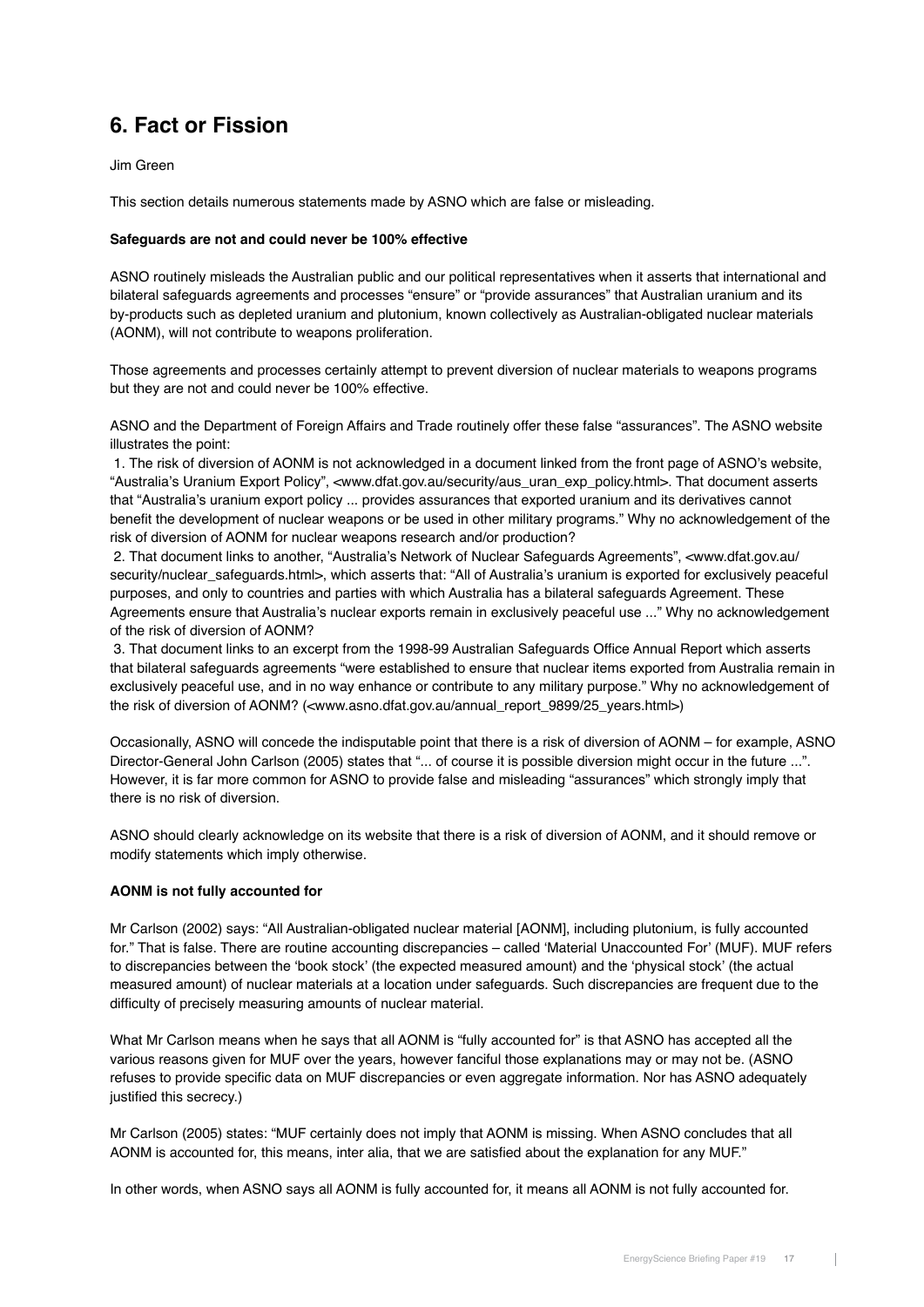It is agreed that MUF does not necessarily mean that diversion has occurred – the problem is that we cannot be certain that diversion of MUF has not occurred on each and every occasion when there is a difference between recorded and measured quantities. The inevitability of accounting discrepancies provides an obvious loophole for would-be proliferators. The problem is most acute with facilities processing large volumes of nuclear material, and in particular those processing large volumes of fissile material such as reprocessing plants.

## **IAEA safeguards**

Mr Carlson (2002) defends the IAEA's safeguards system and says it provides the "foundation" for preventing misuse of Australian-obligated nuclear materials. The safeguards system was exposed as a farce by the Iraqi regime in the 1980s and early '90s – see the voluminous material on this scandal published in the Bulletin of the Atomic Scientists (<www.thebulletin.org>) and by the IAEA (<www.iaea.org>). Since the Iraq debacle, efforts have been made to improve the system, but it still inadequate.

Apart from the nuclear industry and its apologists, including ASNO, there is universal acknowledgement of serious flaws with the safeguards system. Indeed Dr Mohamed El Baradei, the Director General of the IAEA, has stated that the IAEA's basic inspection rights are "fairly limited", that the safeguards system suffers from "vulnerabilities", that efforts to improve the system have been "half-hearted", and that the safeguards system operates on a "shoestring budget". (See statements at <www.iaea.org/NewsCenter/Statements/index.html>.)

Compare those acknowledgements from the IAEA Director General with ASNO's false "assurances" that safeguards prevent diversion of AONM.

The IAEA has two roles – promoting the peaceful uses of atomic energy, and preventing weapons proliferation. Since the materials and facilities required for peaceful nuclear research and power programs can be and have been used for nuclear weapons R&D and in some cases full-scale weapons production, the IAEA's two roles can be described as: trying to prevent weapons proliferation while actively promoting the expanded use of materials and facilities which can in many cases be used for nuclear weapons research and/or production. The contradiction is obvious notwithstanding Mr Carlson's (2005) comments about the two roles being "complementary" rather than "inconsistent". By Mr Carlson's logic, drug-running operations would neatly complement efforts to stem the trade in illicit drugs.

Membership of the Board of Governors of the IAEA is weighted in favour of countries with significant nuclear programs. Mr Carlson (2005) fails to see the problem arising from that weighting. The problem is that countries with significant nuclear programs may have reasons, e.g. commercial reasons, to downplay the proliferation risks associated with civil nuclear programs. South Australian Premier Mike Rann's observation in a 1982 paper is pertinent: "Again and again, it has been demonstrated here and overseas that when problems over safeguards prove difficult, commercial considerations will come first."

(Numerous articles on the flawed nuclear safeguards system are posted at: <www.foe.org.au/campaigns/anti-nuclear/ issues/mining/UraniumSafeguards.doc/view>.)

### **Declared and undeclared facilities**

Mr Carlson (2006) stresses the use of undeclared facilities in Iraq's nuclear weapons program from the 1970s to 1991:

"It is well known that discovery of the undeclared Iraq program after the first Gulf War showed inadequacies in "traditional" IAEA safeguards, especially as regards possible undeclared nuclear activities. This is what prompted the program to strengthen safeguards, of which the Additional Protocol is a part.

"It is also well known that the IAEA's ability to detect undeclared nuclear activities requires substantial further development, this is the most serious challenge to safeguards – also discussed at length in my annual reports. Australian uranium is exported for declared nuclear programs under IAEA safeguards – the problem of detecting undeclared activities does not show that safeguards on declared activities are inadequate."

However there is abundant evidence of safeguarded facilities being used in the nuclear weapons program in Iraq (Green, 2002). For example, the safeguarded, highly-enriched uranium (HEU) fuelled IRT research reactor was frequently used in the Iraqi weapons program:

1. A fuel element from the IRT reactor was used for a plutonium extraction experiment.

2. On three other occasions, fuel elements were fabricated from undeclared uranium dioxide in an Experimental Reactor Fuel Fabrication Laboratory, they were secretly irradiated in the IRT reactor and then chemically processed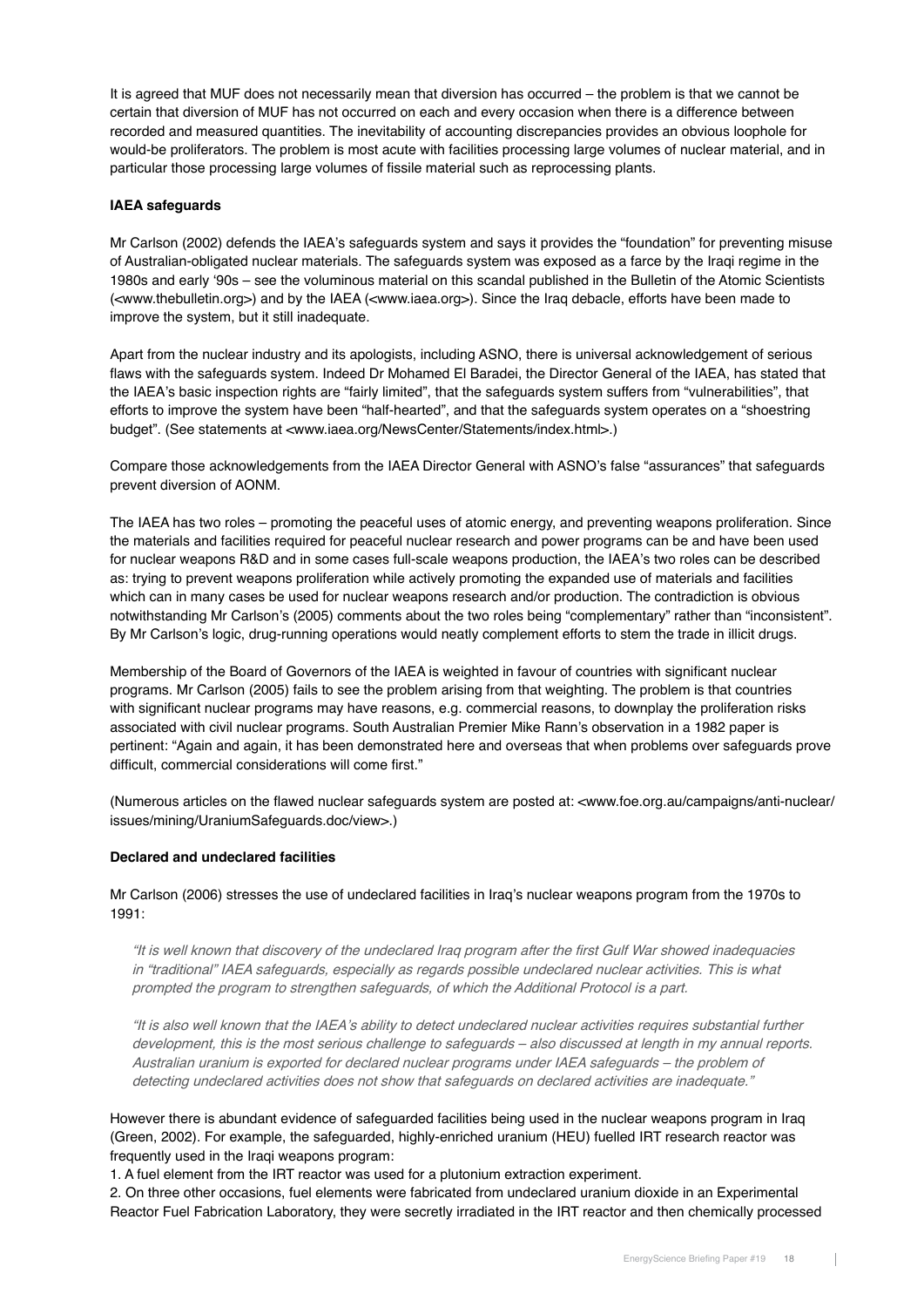in an unsafeguarded Radiochemical Laboratory containing hot cells.

3. The reactor was used to make polonium-210 for neutron initiator research, using bismuth targets.

4. The reactor was used to produce small quantities of plutonium-238, which could have been used for neutron initiator research instead of short lived polonium-210.

5. The reactor could potentially have produced sufficient plutonium for one weapon over a period of several years using fuel and/or a uranium blanket and/or uranium targets; this risk, albeit small, was increased by the fact that IAEA inspections of the reactor were infrequent because of the low risk status of the reactor.

6. HEU fuel for the IRT reactor, and the 0.5 MW(th) Tammuz-II reactor, was diverted during Iraq's 1990-1991 'crash program'.

7. 'Dirty' radiation bombs were produced and three test bombs were exploded in Iraq in 1987, using materials irradiated in the IRT and/or Tammuz II research reactors (the more powerful IRT reactor was the better suited of the two reactors for the purpose).

Not once did the IAEA detect these proscribed uses of the 'safeguarded' IRT reactor.

The US military clearly believed the IRT and Tammuz II reactors represented a proliferation threat and bombed them in 1991.

The IAEA (1997, p.53) states that the IRT reactor was of "very limited usefulness as a plutonium production reactor" but made a "useful" contribution to the nuclear weapons research and development program.

Iraq's accession to the Non-Proliferation Treaty was a net positive for its nuclear weapons program. Safeguards did little to thwart the program, and NPT accession facilitated technology transfer. IAEA safeguards inspector Roger Richter resigned in 1981, having written to the US State Department the year before stating: 'The most disturbing implication of the Iraqi nuclear program is that the NPT agreement has had the effect of assisting Iraq in acquiring the nuclear technology and nuclear material for its program by absolving the cooperating nations of their moral responsibility by shifting it to the IAEA. These cooperating nations have thwarted concerted international criticism of their actions by pointing to Iraq's signing of NPT, while turning away from the numerous, obvious and compelling evidence which leads to the conclusion that Iraq is embarked on a nuclear weapons program." (Quoted in MacLachlan and Ryan (1991); see also Nucleonics Week, June 25, 1981, p.3.)

## **Uranium customer countries**

Mr Carlson (1998) makes the absurd claim that: "One of the features of Australian policy ... is very careful selection of our treaty partners. We have concluded bilateral arrangements only with countries whose credentials are impeccable in this area."

Mr Carlson's claim is demonstrably false. Australia has uranium export agreements with:

\* nuclear weapons states – the US, UK, France, China, and an agreement is reportedly being negotiated with Russia. Most or all of these weapons states are arguably in breach of their NPT disarmament obligations)

\* states with a history of covert nuclear weapons research based on their 'civil' nuclear programs (e.g. South Korea) \* states blocking progress on the Comprehensive Test Ban Treaty (e.g. US) and a Fissile Material Cut-Off Treaty (e.g. US).

Japan, a major customer of Australian uranium, has developed a nuclear 'threshold' or 'breakout' capability – it could produce nuclear weapons within months of a decision to do so, relying heavily on facilities, materials and expertise from its civil nuclear program. An obvious source of fissile material for a weapons program in Japan would be its stockpile of plutonium – including Australian-obligated plutonium. In April 2002, the then leader of Japan's Liberal Party, Ichiro Ozawa, said Japan should consider building nuclear weapons to counter China and suggested a source of fissile material: "It would be so easy for us to produce nuclear warheads; we have plutonium at nuclear power plants in Japan, enough to make several thousand such warheads."

Japan's plutonium policy is anything but impeccable. It is irresponsible. Diplomatic cables in 1993 and 1994 from US Ambassadors in Tokyo describe Japan's accumulation of plutonium as "massive" and questioned the rationale for the stockpiling of so much plutonium since it appeared to be economically unjustified. A March 1993 diplomatic cable from US Ambassador Armacost in Tokyo to Secretary of State Warren Christopher, obtained under the US Freedom of Information Act, posed these questions: "Can Japan expect that if it embarks on a massive plutonium recycling program that Korea and other nations would not press ahead with reprocessing programs? Would not the perception of Japan's being awash in plutonium and possessing leading edge rocket technology create anxiety in the region?" (Greenpeace, 1999.)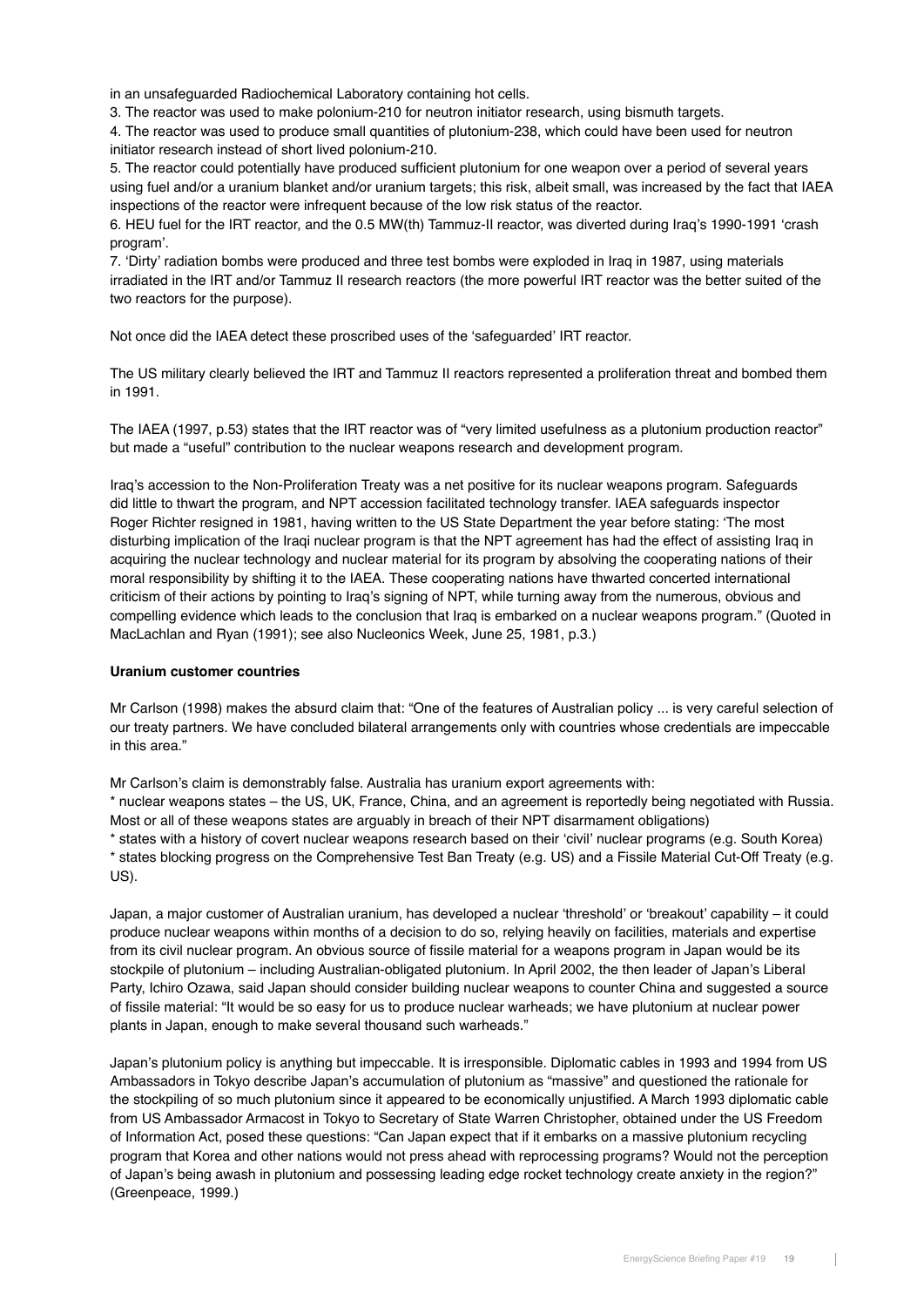Yet successive Australian governments have allowed Japan to stockpile Australian-obligated plutonium. Not once has a reprocessing request from Japan been refused.

### **South Korea**

South Korea is another major customer of Australian uranium with less than impeccable credentials. In 2004, South Korea disclosed information about a range of activities which violated its NPT commitments – uranium enrichment from 1979-81, the separation of small quantities of plutonium in 1982, uranium enrichment experiments in 2000, and the production of depleted uranium munitions from 1983-1987.

ASNO (letter, available on request) insists that South Korea did not use AONM in its long-standing secret nuclear weapons research program from 1979-2000. How can ASNO be sure? According to the letter, one reason is that the South Koreans say so!

We still do not know – and will probably never know – whether AONM was used in the South Korean secret nuclear weapons research program:

 \* We have the assurance of South Korean authorities – but the value of such an assurance is highly questionable in the circumstances.

 \* There could not possibly have been diversion before 1986 since there was no transfer of AONM to South Korea until 1986.

 \* Mr Carlson (2005) states in relation to post-1986 unauthorised activities that: "... the IAEA's investigations showed that the nuclear material used was produced from indigenous sources, Accordingly, ASNO is satisfied that no AONM was involved." But the International Atomic Energy Agency (IAEA) appears to base its conclusions in part on "information provided by the ROK", so the argument becomes circular. Moreover, the claim that only indigenous material was used is contested (Kang et al., 2005).

### **Nuclear power and nuclear weapons**

Mr Carlson makes the astonishing assertion that: "Nuclear power does not present a proliferation risk." (Carlson, 2007; see also Carlson 2006.)

In fact, there is a long history of nuclear power (and 'research') programs providing cover for weapons and research. This includes the use of power reactors to produce material for weapons, and the use of a range of other 'civil' nuclear facilities for weapons research and/or production, such as research reactors, enrichment plants, and reprocessing plants.

Mr Carlson (2000) states that "... in some of the countries having nuclear weapons, nuclear power remains insignificant or non-existent." However, of the ten states known to have produced nuclear weapons:

\* eight have nuclear power reactors.

\* North Korea has no operating power reactors but an 'Experimental Power Reactor' is believed to have been the source of the fissile material (plutonium) used in the November 2006 nuclear bomb test, and North Korea has power reactors partly constructed under the Joint Framework Agreement.

\* Israel has no power reactors, though the pretence of an interest in the development of nuclear power helped to justify nuclear transfers to Israel.

Power reactors are certainly used in support of India's nuclear weapons program – this is no longer in dispute since India is refusing to subject eight power reactors to safeguards under the US/India nuclear agreement.

The US itself is using a power reactor to produce tritium for use in nuclear weapons.

Pakistan may be using power reactor/s in support of its nuclear weapons program.

North Korea's October 2006 weapon test used plutonium from an 'Experimental Power Reactor'.

Then Australian Prime Minister John Gorton certainly had military ambitions for the power reactor he pushed to have constructed at Jervis bay in NSW in the late 1960s – he later admitted that the agenda was to produce both plutonium and electricity. In the 1950s and '60s the federal Cabinet was provided with numerous submissions arguing that one advantage of a nuclear power program was the plutonium by-product which could be used in nuclear weapons if the government was so-minded.

Civil and military nuclear programs also overlap to a greater or lesser degree in the five 'declared' weapons states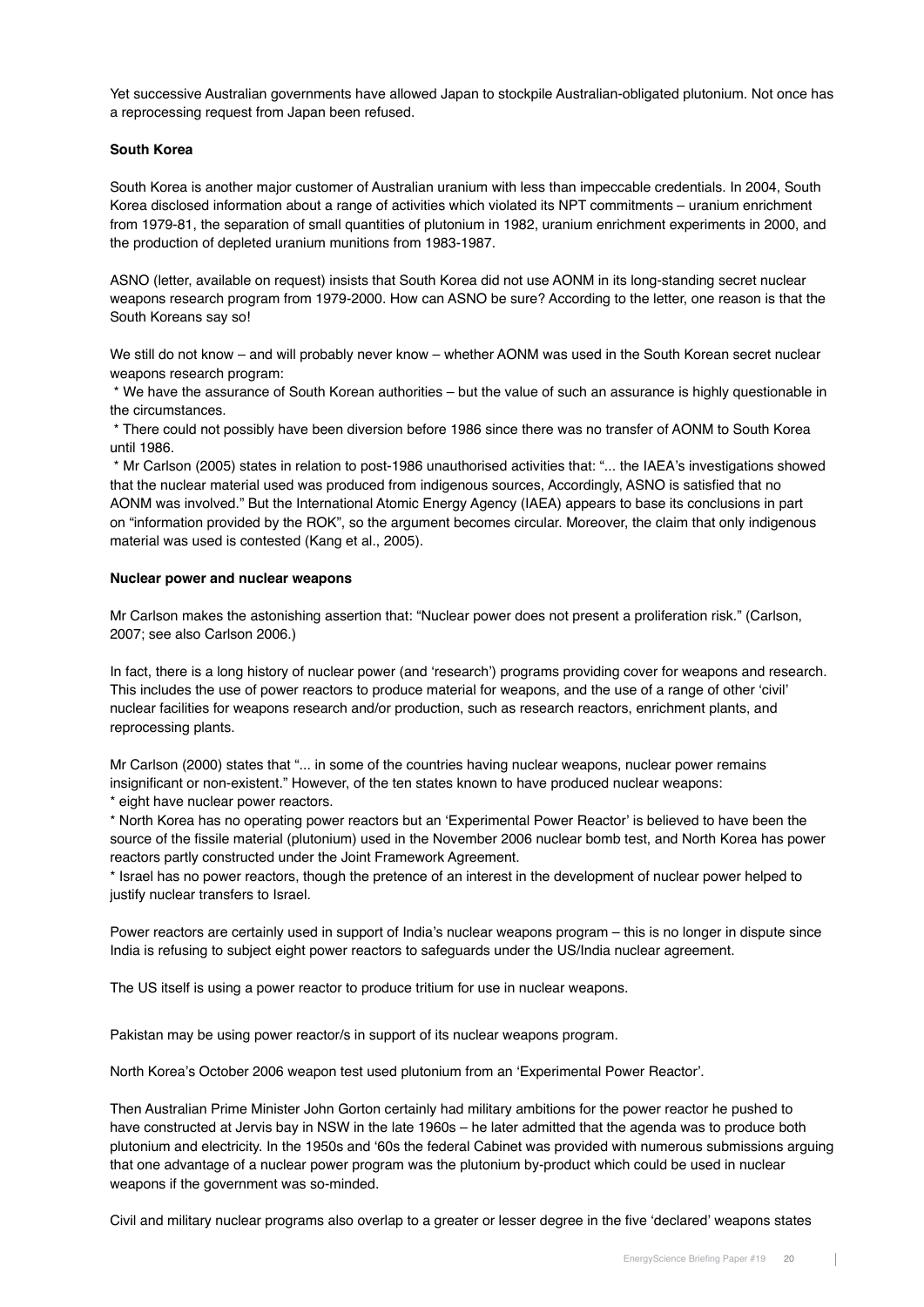– the US, the UK, Russia, China and France. Specific examples – such as the use of a power reactor to produce tritium for weapons in the US – are of less importance than the broad pattern of civil programs providing a large pool of nuclear expertise from which military programs can draw. The five declared nuclear weapons states all have nuclear power reactors and they account for 57% of global nuclear power output (203/370 gigawatts as at September 2006).

Moreover, nuclear power reactors per sé need not be directly involved in weapons research/production in order for a nuclear power program to provide cover and support for a weapons program. For example, the nuclear weapons programs in South Africa and Pakistan were clearly outgrowths of their power programs although enrichment plants, not power reactors, produced the fissile material for use in weapons. Likewise, nuclear power programs typically involve the construction of research/training reactors which can be and have been used in weapons programs (e.g. India, Israel).

Iraq is another illustration of the potential for nuclear power programs to facilitate nuclear weapons programs even if power reactors are not used to produce fissile material for weapons, or even if power reactors are not built. While Iraq's nuclear research program provided much cover for the weapons program, stated interest in developing nuclear power was also significant. According to Khidhir Hamza (1998), a senior nuclear scientist involved in Iraq's weapons program:

"Acquiring nuclear technology within the IAEA safeguards system was the first step in establishing the infrastructure necessary to develop nuclear weapons. In 1973, we decided to acquire a 40-megawatt research reactor, a fuel manufacturing plant, and nuclear fuel reprocessing facilities, all under cover of acquiring the expertise needed to eventually build and operate nuclear power plants and produce and recycle nuclear fuel. Our hidden agenda was to clandestinely develop the expertise and infrastructure needed to produce weapongrade plutonium."

Mr Carlson's view also sits uncomfortably with the concentration of nuclear power in weapons states – almost 60% of global nuclear power output is in the nuclear weapons states and those power programs involve large numbers of nuclear scientists, technicians, engineers etc., with frequent transfer to and from nuclear weapons programs.

In short, the attempt to distance nuclear power programs from weapons proliferation is disingenuous. While currentlyserving politicians and bureaucrats are prone to obfuscation on this point, several retired politicians have recently noted the link between power and weapons:

\* Former US Vice President Al Gore said in 2006: "For eight years in the White House, every weapons-proliferation problem we dealt with was connected to a civilian reactor program. And if we ever got to the point where we wanted to use nuclear reactors to back out a lot of coal ... then we'd have to put them in so many places we'd run that proliferation risk right off the reasonability scale."

\* Former US President Bill Clinton said in 2006: "The push to bring back nuclear power as an antidote to global warming is a big problem. If you build more nuclear power plants we have toxic waste at least, bomb-making at worse."

\* Former Australian Prime Minister Paul Keating said in 2006: "Any country with a nuclear power program "ipso facto ends up with a nuclear weapons capability".

Mr Carlson (2000) says: "If we look to the history of nuclear weapons development, we can see that those countries with nuclear weapons developed them before they developed nuclear power programs." However, ostensibly civil nuclear programs clearly preceded and facilitated the successful development of nuclear weapons in India, Pakistan, and in the former nuclear weapons state South Africa.

Mr Carlson (2006) states: "I have pointed out on numerous occasions that nuclear power as such is not a proliferation problem – rather the problem is with the spread of enrichment and reprocessing technologies ..." The claim is false, no matter how many times Mr Carlson makes it:

\* Power reactors have been used directly in weapons programs.

\* Power programs have facilitated and provided cover for weapons programs even without direct use of power reactor/s in the weapons program.

\* And power reactors produce large volumes of weapons-useable plutonium and can be operated on a short irradiation cycle to produce large volumes of weapon-grade plutonium.

#### **Nuclear weapons states**

Mr Carlson (2005) states that it is it is "not plausible" that a non nuclear weapons state would seek nuclear weapons because the nuclear weapons states are not meeting their NPT commitments. Why not?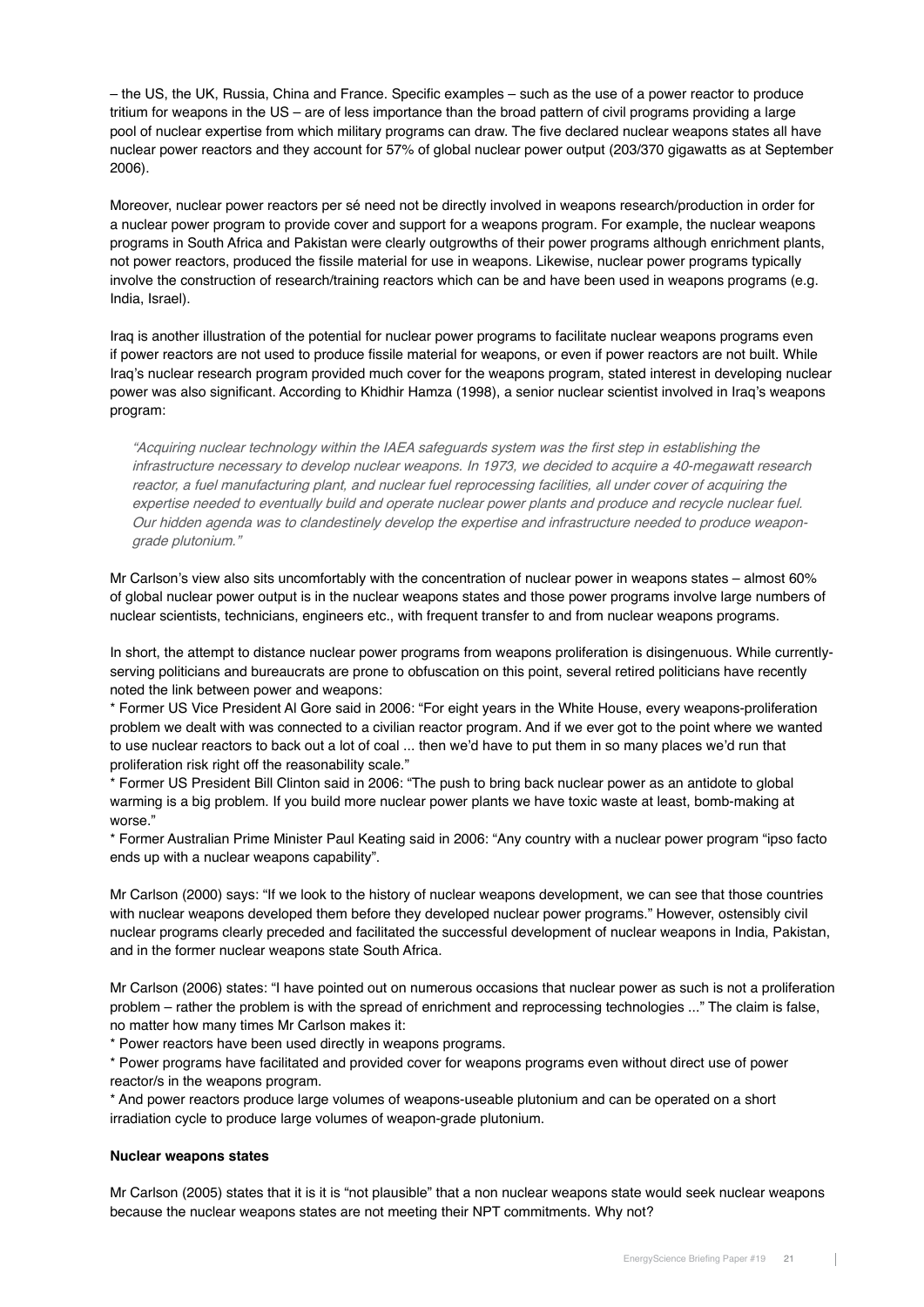According to IAEA Director General Dr. Mohamed El Baradei (2005): "[W]e must show the world that our commitment to nuclear disarmament is firm. As long as some countries place strategic reliance on nuclear weapons as a deterrent, other countries will emulate them. We cannot delude ourselves into thinking otherwise."

Likewise, El Baradei (2004) noted that: ''There are some who have continued to dangle a cigarette from their mouth and tell everybody else not to smoke.''

So by the logic of no less an authority than Dr. Mohamed El Baradei – Nobel Peace Prize winner and IAEA Director General – Mr Carlson is deluding himself.

Mr Carlson's illogical and incomprehensible statement is out of step not only with the IAEA Director General but also with the expert Board of the Bulletin of the Atomic Scientists, Nobel Laureats, Cold War warriors such as Henry Kissinger and countless experts in non-proliferation.

### **References for Section 6: Fact or Fission**

Anon., November 12, 1990, "Blix Says IAEA Does Not Dispute Utility of Reactor-Grade Pu for Weapons," Nuclear Fuel, p.8.

Blix, H., November 1, 1990, Letter to the Nuclear Control Institute, Washington DC.

Carlson, John, December 21, 1998, Evidence before Joint Committee on Treaties, <www.aph.gov.au/hansard/joint/ commttee/j2022.pdf>.

Carlson, John, 2000, "Nuclear Energy and Non-proliferation – Issues and Challenges: An Australian Perspective", Paper prepared for JAIF Symposium on Peaceful Uses of Nuclear Energy and Non-Proliferation, Tokyo, 9-10 March 2000.

Carlson, John, November 15, 2002, Australian Financial Review, Letter to the Editor. <www.geocities.com/jimgreen3/ uraniumbombs.html>

Carlson, John, 2005, supplementary submission 33.1 to House Standing Committee on Industry and Resources, Inquiry into developing Australia's non-fossil fuel energy industry, <www.aph.gov.au/house/committee/isr/uranium/subs.htm> or direct download: <www.aph.gov.au/house/committee/isr/uranium/subs/sub33\_1.pdf>.

Carlson, John, November 27, 2006, supplementary submission 30.2 to the Joint Standing Committee on Treaties, Inquiry into Uranium Sales To China, <www.aph.gov.au/house/committee/ jsct/8august2006/subs2/sub30\_2.pdf>.

Carlson, John, August 10, 2007, "Campaigner's claims alarmist", Courier Mail, <www.news.com.au/couriermail/ story/0,23739,22216748-27197,00.html>.

El Baradei, Mohamed, 2004, Quoted in James Traub, "The Netherworld of Nonproliferation", New York Times, June 13.

El Baradei, Mohamed, 2005, <www.iaea.org/NewsCenter/Statements/2005/ebsp2005n006.html>.

Green, Jim, 2002, Myth of the Peaceful Atom: Research Reactors and Nuclear Weapons, <www.foe.org.au/ campaigns/anti-nuclear/issues/myth-of-the-peaceful-atom/PeacefulAtom.doc/view>

Greenpeace, September 1, 1999, "Confidential diplomatic documents reveal US proliferation concerns over Japan's plutonium program", media release, <archive.greenpeace.org/pressreleases/nuctrans/1999sep1.html>.

Hamza, Khidhir, 1998, "Inside Saddam's secret nuclear program", Bulletin of the Atomic Scientists, September/ October, Vol.54, No.5.

International Atomic Energy Agency, 1997, "Fourth consolidated report of the Director General of the International Atomic Energy Agency under paragraph 16 of Security Council resolution 1051 (1996)", IAEA Document S/1997/779, Vienna, Austria: IAEA, October, <www.iaea.org/worldatom/Programmes/ActionTeam/reports/s\_1997\_779.pdf>